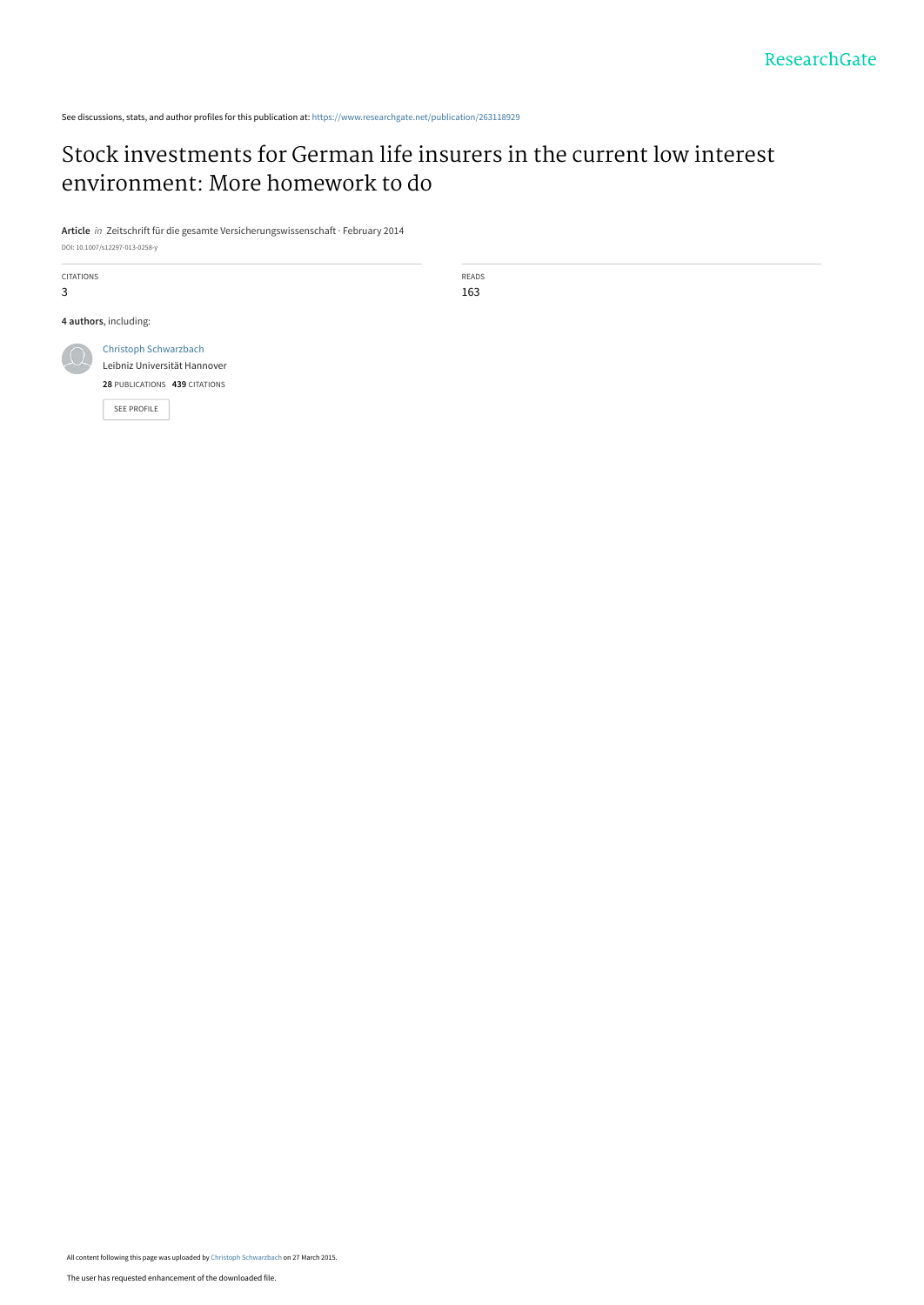ABHANDLUNG

# **Stock investments for German life insurers in the current low interest environment: more homework to do**

**Christoph Schwarzbach · Frederik Kunze · Norman Rudschuck · Torsten Windels**

Published online: 23 January 2014 © Springer-Verlag Berlin Heidelberg 2014

**Abstract** Currently a stock market rally and at the same time extremely low interest rates can be observed. This coincides with more volatile risk premiums for interest baring assets like government bonds. The mixture makes life harder for investment managers of (especially life) insurances. They have to continuously find profitable investments with good returns for the customers' money, in case of the life insurers, in order to be able to pay at least the promised returns of the contracts. After the stock market burst around the turn of the century the levels of stock investments by German insurers have declined significantly, therefore also missing out on the rises leading up to the Lehman crash and also not participating in recent developments. With insurance asset managers avoiding stocks in the past years the questions can be raised, if they are forfeiting a good opportunity for their portfolio and if there is still time to participate in possible future gains. On the other hand the upcoming regulatory environment, namely Solvency II, will play an important role in the future and likely already has an impact on the investment decisions of the companies. Higher capital requirements for stock investments make it even harder to earn the so-called "Garantiezins". Without ignoring the risks related to stock investments, effectively banning equities from asset managers' buy lists might lead to missing out on desperately needed returns for the life insurance industry. So policy makers probably should reconsider their directives.

Norddeutsche Landesbank Girozentrale Hannover, Hannover, Germany

The paper is based on the working paper "Solvency II and the investment policy of German life insurers: still more homework to do" presented at the Jahrestagung des Deutschen Vereins für Versicherungswissenschaft e. V. 2013 in Berlin.

C. Schwarzbach  $(\boxtimes)$ 

Kompetenzzentrum Versicherungswissenschaften, Hannover, Germany e-mail: [cms@versicherungskompetenzzentrum.de](mailto:cms@versicherungskompetenzzentrum.de)

F. Kunze · N. Rudschuck · T. Windels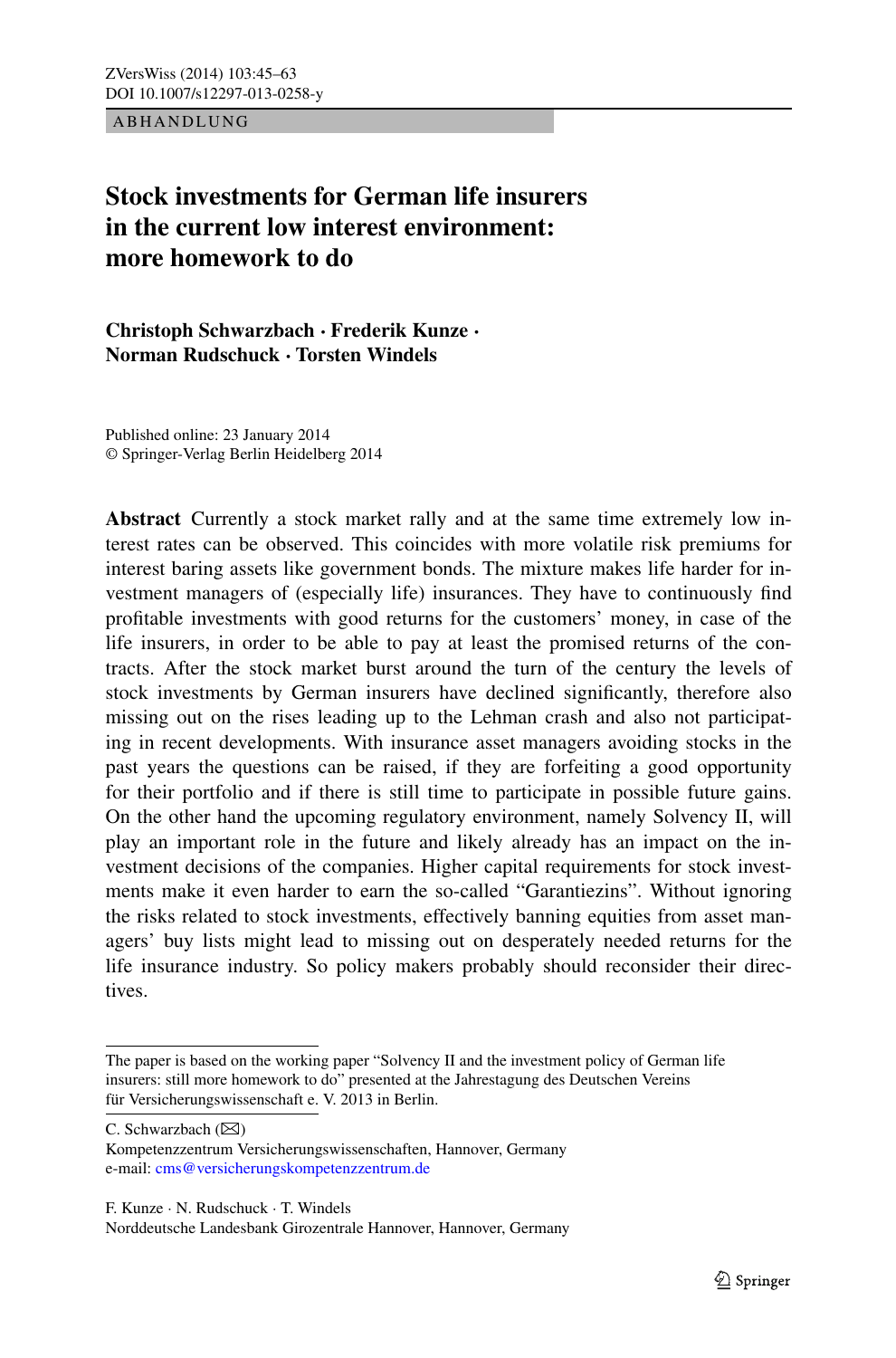This paper evaluates the attractiveness of stock investments from a long term as well as a risk adjusted perspective using e.g. different indicators and commonly used measurements for stocks with a rather conservative focus, in order to possibly get some insight into the future performance of stocks. Looking back to a decade of boom and bust cycles in the equity markets does not necessary rule out stocks as an important source for returns. The results are discussed comprehensively also in face of the regulatory changes to come. In the end timing plays a major role and due to that the current valuation of stocks as well as the look ahead are of vital importance. Assessing the reliability of professional forecasts for financial market time series—in this context especially for stocks as well as interest rates—plays an important role for asset managers.

**Zusammenfassung** Derzeit können zeitgleich eine Boomphase an den Aktienbörsen und weltweit extrem niedrige Zinssätze beobachtet werden. Gleichzeitig sind die Risikoaufschläge für zinstragende Anlagen wie z.B. Staatsanleihen volatiler geworden. Diese Konstellation stellt ein schwieriges Umfeld für Assetmanager bei Versicherungen im Allgemeinen und Lebensversicherern im Speziellen dar. Ihre Aufgabe besteht darin, auch in der aktuellen Situation profitable Investitionen für die von den Versicherungskunden eingezahlten Gelder zu tätigen und im Fall der Lebensversicherer damit zumindest die gegebenen Zinsversprechen einzuhalten. Nach dem Platzen der New-Economy-Blase Anfang der 2000er Jahre haben die deutschen Versicherer ihre Aktieninvestments stark reduziert. Dadurch haben sie natürlich weder an den Wertsteigerungen vor der Finanzmarktkrise noch von den Höchstständen 2013 profitiert. Daher lassen sich die Fragen stellen, ob die Assetmanager der Versicherer damit tendenziell eine Chance auf gute Renditen für ihr Portefeuille verpassen und ob es jetzt noch möglich ist, von eventuellen zukünftigen Wertsteigerungen zu profitieren. Andererseits wird die kommende Regulierung mit Solvency II einen großen Einfluss schon auf aktuelle aber erst recht auf zukünftige Investitionsentscheidungen der Firmen haben. Die für Aktien im Standardmodell geforderten hohen Eigenkapitalanforderungen erschweren das Erwirtschaften des geforderten Garantiezinses zusätzlich. Trotz der möglichen Risiken könnte der effektive Ausschluss von Aktienanlagen für Versicherer zu dem Verpassen von dringend erfordelichen Renditen führen. Eine Anpassung der aufsichtsrechtlichen Vorschriften wäre vor diesem Gesichtspunkt überlegenswert.

Es wird die Attraktivität bzw. die Entwicklung von Aktien sowohl als langfristige als auch risiko-adjustierte Investition betrachtet. Dafür werden verschiedene Indikatoren und häufig verwendete Maße mit einer eher konservativen Ausrichtung betrachtet. Das letzte Jahrzehnt war von wiederholten Bullen- und Bärenmärkten geprägt. Dies schließt allerdings Aktien nicht als mögliche Renditebringer aus. Die Ergebnisse werden ebenfalls vor dem Hintergrund der zukünftigen Regulierung durch Solvency II diskutiert. Letztlich spielt das schwierige Thema des Investmenttimings eine entscheidende Rolle. Daher erscheinen die jeweils aktuellen Bewertungen und mögliche Voraussagen sehr wichtig. Dies wiederum zeigt, dass es für Assetmanager zentral ist, die Zuverlässigkeit professioneller Prognosen – im vorliegenden Fall für Aktien und auch Zinsen – zu erfassen und zu bewerten.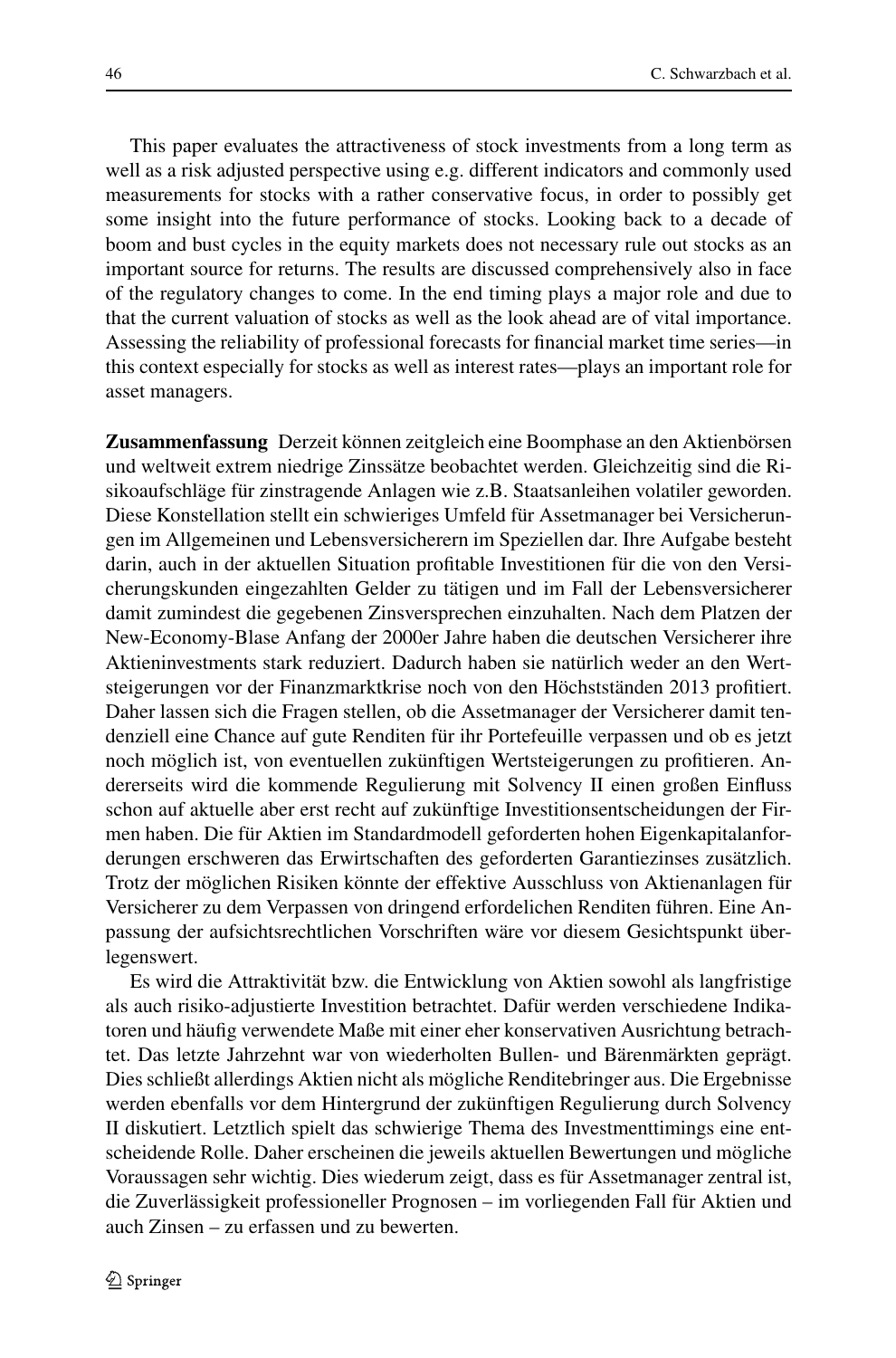#### <span id="page-3-2"></span>**1 Introduction**

After all we have heard and seen it seems that the financial crisis is still virulent and has not stopped to show the importance of advanced risk management processes in the financial services industry. Remembering the beginnings, the so-called subprime mortgage crisis and its successors (e.g. the European sovereign debt crisis) obviously did and still have massive negative effects on capital markets as well as on global economic growth. As a consequence, not only the stocks of banks and insurers dropped considerably; the equity market in general suffered huge losses.

After the all-time highs in mid and late 2007, stock markets have had hard times for several years compared to other asset classes, for example, German 10 year government bonds (so-called 'Bunds'). Insurance companies did not suffer much from the downturn since their stock exposure was actively—and unfortunately also "passively"—reduced after the burst of the New economy bubble at the turn of the century. The decrease of life insurers' equity investment has continued since then (see e.g. Appendix [5](#page-17-0) and Fig. [1](#page-3-0)).

As a matter of fact the maximal allowed quotas following the investment regulation for insurers  $(AnIV)^{1}$  are far above the current levels. These adjustments could also be seen in the light of the upcoming regulation through Solvency II which in the standard model will require quite a big amount of solvency capital in order to cover the risks of the stock investments (see e.g. European Commission ([2010\)](#page-18-0)). Solvency II is more or less based on the three-pillar-structure of the so-called Basel banking regulation. That is why Schubert and Grießmann ([2004\)](#page-19-0) have defined the equation Solvency  $II =$  Basel II + X. With the current implementation of Basel III in progress and the repeated delay of the insurance regulation, the formula seems to be obsolete or might even have to be converted to Solvency II = Basel III – X. Eling and Pankoke [\(2013](#page-18-1)) provide a discussion of the proposed Solvency II equity risk module. A very good assessment of the architecture of the new supervisory framework in general is given by Romeike [\(2013](#page-19-1)).

<span id="page-3-0"></span>On the other hand, to earn the return promised to life insurance customers (German: 'Garantiezins'), there might be some needed potential for higher returns through

<span id="page-3-1"></span>

<sup>1</sup>AnlV: Anlageverordnung – Verordnung über die Anlage des gebundenen Vermögens von Versicherungsunternehmen. [http://www.bafin.de/SharedDocs/Aufsichtsrecht/DE/Verordnung/AnlV\\_va.html.](http://www.bafin.de/SharedDocs/Aufsichtsrecht/DE/Verordnung/AnlV_va.html)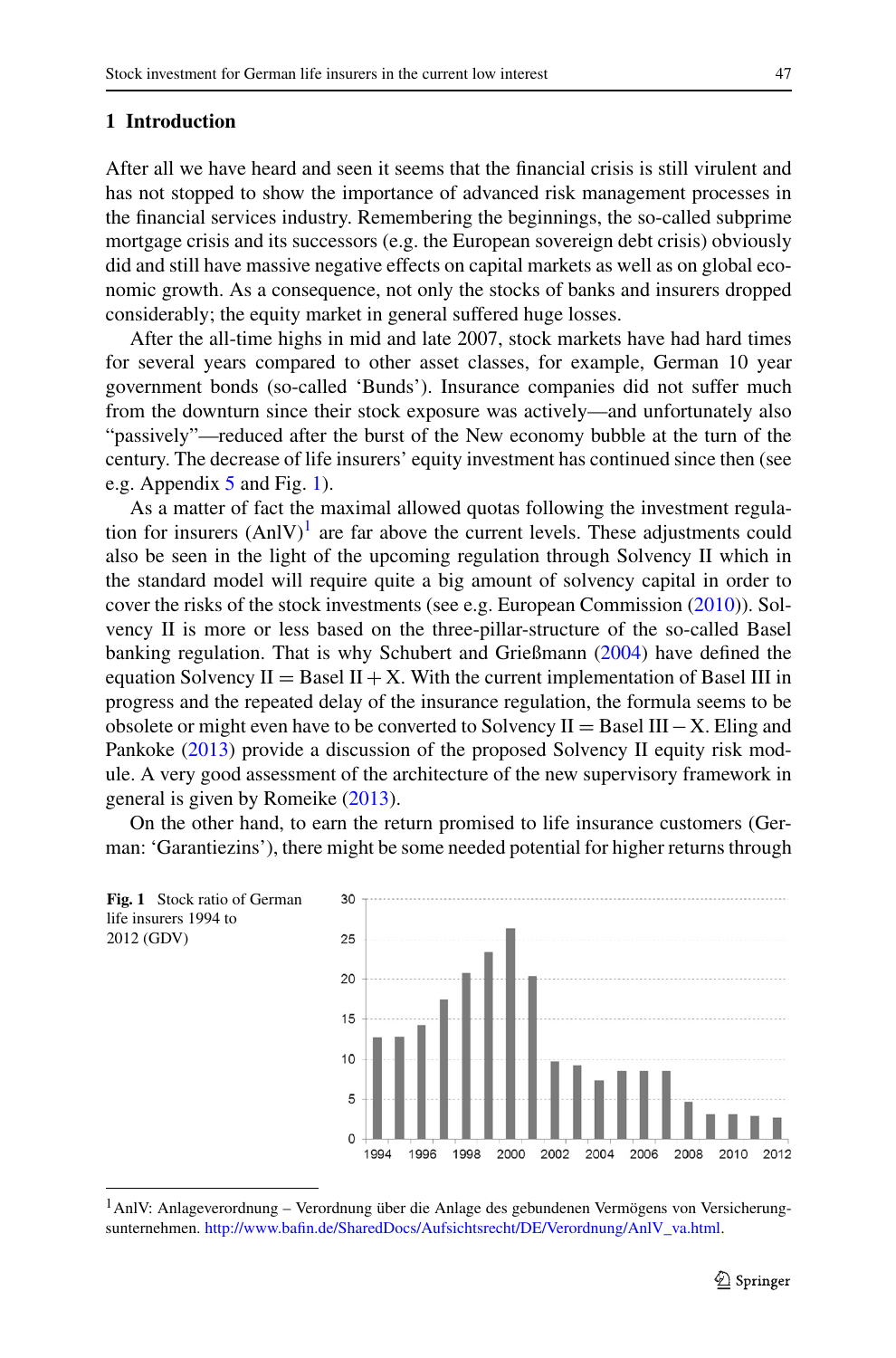risky assets. This holds especially true when compared to the yields of German 10Y Bunds, which are in an extended period of low interest rates and might remain there for some time. This is an issue of great interest for asset managers in the insurance industry as well as academia (see e.g. Schmeiser and Wagner [2012](#page-19-2) as well as Basse et al. [2012](#page-18-2)). The continuous period of low interest rates even increases these difficulties because life insurers have to build up a premium reserve (Zinszusatzreserve, see DeckRV)<sup>2</sup> in order to cover the difference between the return promised to the customer and the actual interest income and also due to a generally weaker market position—especially in comparison to mutual funds. Especially practicioners might pose the question it stocks are a viable investment alternative in the current environment.

The paper is organized as follows: After introducing the relevance of this topic in Sect. [1](#page-3-2), in the second part the underlying data as well as the applied methodologies are shown. This paper focuses on the risk measurement by simple means (i.e. the mean return and standard deviation) as well as on standard risk adjusted performance indicators (i.e. the Sharpe Ratio and the Calmar Ratio), and the long-run relationship between stock prices and economic fundamentals. Afterwards within Sect. [2](#page-4-1) the application of the Price-to-book-ratio as well as the Price-to-earnings-ratio will be shown. Section [3](#page-7-0) starts with a presentation of the results of the risk assessment and evaluates the long-run relationship of stock prices and economic fundamentals. A comparison of dividend and bond yields follows. After the presentation as well as application of the Fed-model as a device for comparing stock respectively bond valuations Sect. [4](#page-13-0) discusses the results and the relevance of the stock market as well as interest rate forecasts for insurers. The final Sect. [5](#page-16-0) concludes.

#### <span id="page-4-1"></span>**2 Data and methodology**

The analysis starts by comparing the monthly returns of stock respectively bond investments for the sample period January 1999 to September 2013 and follows the approach of Rudschuck et al. ([2010\)](#page-19-3) in examining the monthly return of the Euro Stoxx 50 index with the mean returns on the broad REXP and on the REXP 10 years (including only German government bonds with a maturity of 10 years). Rudschuck et al. [\(2010](#page-19-3)) did analyze a data sample ranging from January 1999 until December 2009 and due to that they have not been able to incorporate the whole time frame including the post Lehman crisis which somewhat let to the European sovereign debt crisis. As done by Rudschuck et al. [\(2010\)](#page-19-3) we also measure risk by using the rather simple concept of calculating the standard deviation of returns. In addition to that we use the more sophisticated but risk adjusted performance measure Sharpe Ratio (see for example Sharpe [1966](#page-19-4) as well as Eling and Schuhmacher [2007](#page-18-3)) to compare the monthly returns of the Euro Stoxx 50 index as well as long term bond investments (REXP 10 years) using the REXP 1 year as the risk free rate for the data sample

<span id="page-4-0"></span><sup>2</sup>DeckRV – Deckungsrückstellungsverordnung (DeckRV) – Verordnung über Rechnungsgrundlagen für die Deckungsrückstellungen. [http://www.bafin.de/SharedDocs/Aufsichtsrecht/DE/Verordnung/](http://www.bafin.de/SharedDocs/Aufsichtsrecht/DE/Verordnung/DeckRV_960506_va.html) [DeckRV\\_960506\\_va.html.](http://www.bafin.de/SharedDocs/Aufsichtsrecht/DE/Verordnung/DeckRV_960506_va.html)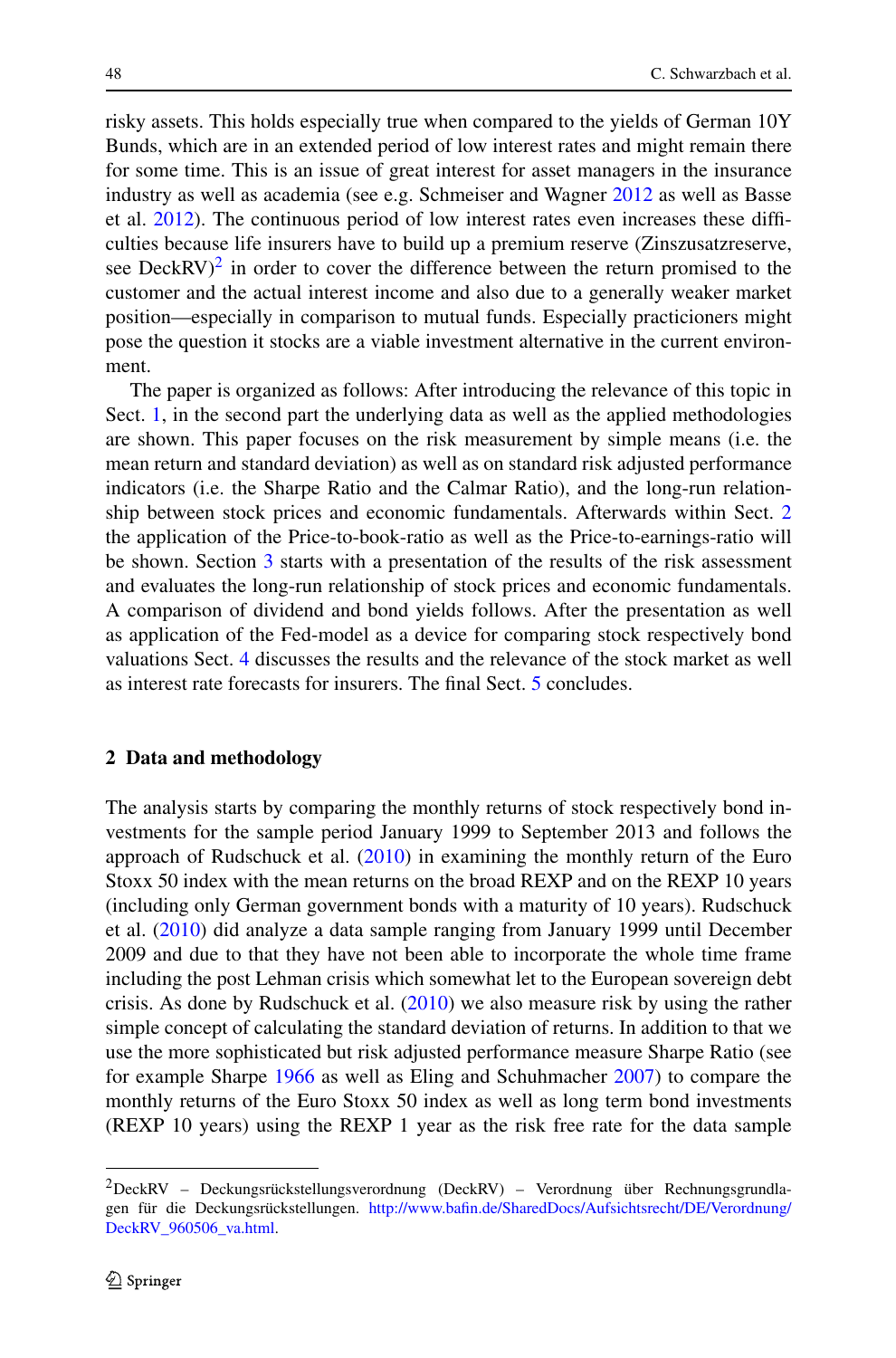January 2003 to September 2013. As, for example, Eling and Schuhmacher [\(2007](#page-18-3)) stretch out the Sharpe Ratio (*SR*) is widely known by practioners and due to that of relevance for the focus of this paper. As shown for example by Lo ([2002\)](#page-18-4) the SR can be defined as follows:

$$
SR = \frac{R_i - r_f}{\sigma_i}
$$

 $R_i$  is the average return of the asset *i*,  $r_f$  the risk free rate and  $\sigma_i$  the standard deviation of the monthly excess returns of asset *i*.

Lo ([2002\)](#page-18-4) also mentioned the difficulties related to the *SR* in case of non-normal returns. For example  $\sigma_i$  understates the risks related to a sudden market movement as this volatility estimator implicitly assumes a symmetrical distribution without fat tails. Testing for normality using the Jarque Bera procedure leads to the rejection of the  $H_0$  of normality on the 1 %, 5 % as well as 10 % confidence level (the detailed results are not reported here in order to preserve space). Due to that we conclude the risk and return evaluation of stock investments by calculating a performance indicator based on the maximum drawdown. We use an approach similar to the so called Calmar Ratio (see Young [1991](#page-19-5)) for the Euro Stoxx 50 total return index using monthly stock prices from September 2010 until September 2013. The Calmar Ratio (*CR*) is defined as follows:

$$
CR = \frac{S_i}{MDD_i}
$$

We define  $S_i$  as being the annualized return of stock *i* and  $MDD_i$  the maximum daily drawdown of that stock. As the *CR* is also a rather old performance measure there do exist a lot of different representations. For example Eling and Schuhmacher [\(2007](#page-18-3)) also incorporate a risk free rate into the Calmar Ratio's numerator. In this paper we only focus on the underlying stock price index and do not incorporate any risk free target rate. Young ([1991\)](#page-19-5) mentioned that the Calmar Ratio may work as an early warning system. Following the author the beginning of a downward trend should alert investors to re-evaluate their portfolio allocation. Due to that we also examine the 36 months rolling Calmar Ratio from January 1st, 1999 to September 30th, 2013.

To further take into account the distorting (short term) influences of bubbles and crashes with respect to stock market prices we test for a long-run relationship between stock prices and dividends. In the context of asset allocation this makes sense because a linkage between market value of equities and economic fundamentals (i.e. dividend payments) at least indicates that stock market crashes are more an exception than the rule (see Rudschuck et al. [2010\)](#page-19-3). Hence, the amount of dividends paid to the stock-holders is of great relevance. A company's stock represents a claim on future dividends. Following the well-known work of Miller and Modigliani ([1961\)](#page-18-5), the dividend discount model, the current stock price  $(P)$  is equal to the discounted sum of all expected dividend payments. More recently this valuation approach has been used by Diamond ([2000](#page-18-6)) as well as Boldrin and Peralta-Alva ([2009\)](#page-18-7). This can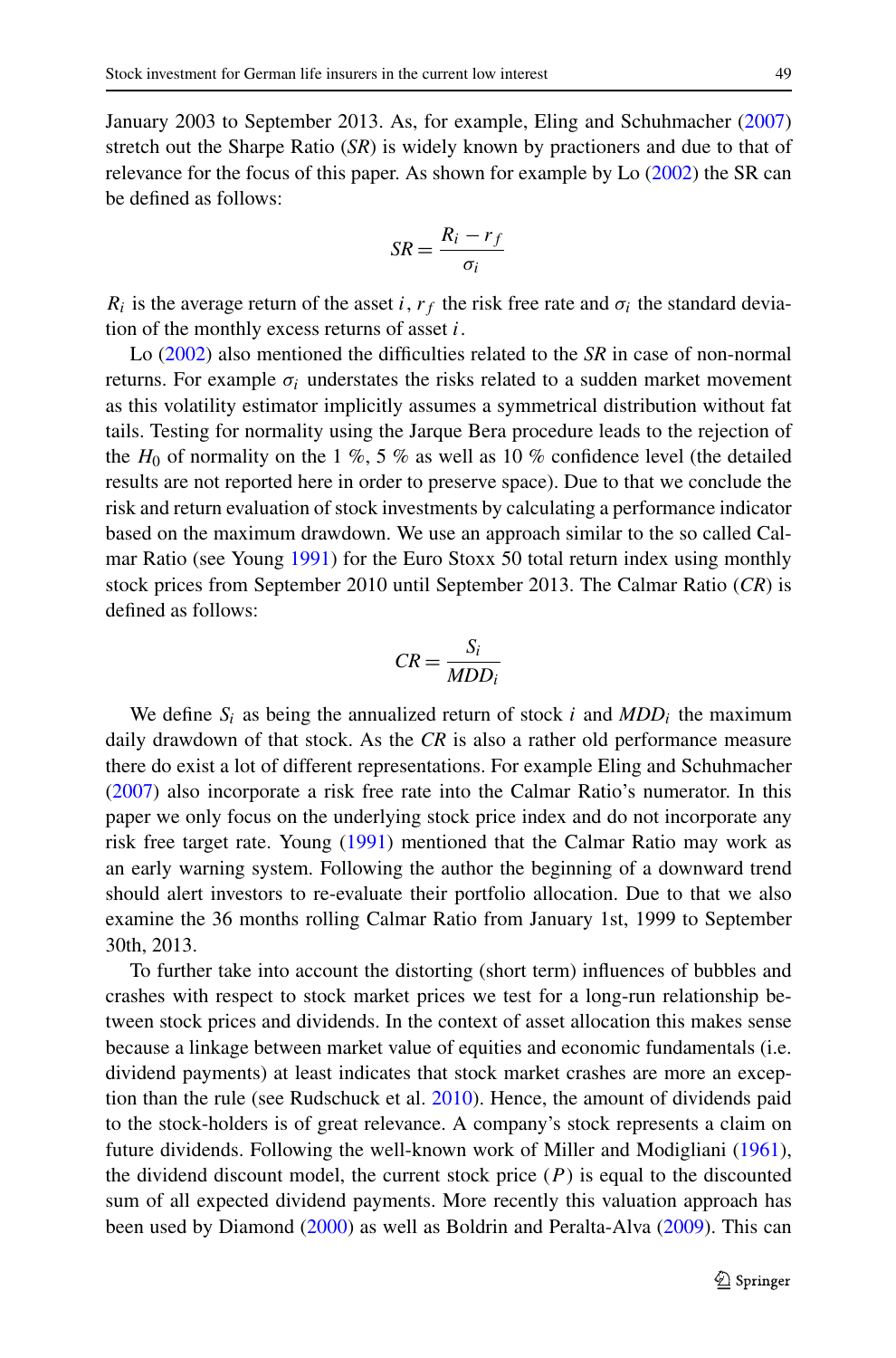be expressed in the following formula:

$$
P_t = \sum_{n=1}^{\infty} \frac{E(D_{t+n})}{(1+R_t)^n}
$$

*E()* is the expectations operator, *D* are the dividends paid and *R* is the required return. The subscripted indices indicate the respective period. In Sect. [3](#page-7-0) we will present a simplification of this dividend discount model.

We examine quarterly data on stock prices and dividends per index share from 1993/I to 2013/III. This data is based on the FTSE Eurotop 100 Index, which is a modified capitalization-weighted index of the most actively traded and highly capitalized stocks in the pan-European markets. The dividend time series is seasonally adjusted. In addition to the evaluation of stock returns with regard to risk adjusted performance as well as the long-term relationship between economic fundamentals (i.e. dividends) and stock prices, we will focus on the analysis of the current valuation of stocks. In order to assess this current valuation of stocks we decided to use two rather conservative measures: the Price-to-Book-Ratio and the Price-Earnings-Ratio. All of them are regularly used by practitioners in the financial industry for the valuation of listed companies as well as for IPOs, while the  $P/E$  ratio is clearly the most popular one (e.g., Campbell and Shiller [1987;](#page-18-8) Pohlücke [2006](#page-18-9)).

The first measure—the Price-to-Book-Ratio—is rather conservative being associated with the idea of value investing in comparison to growth investments. It is calculated by dividing the price of a single stock by the book-value of the company per stock. The intuition behind it being that a stockholder owns a proportionate part of the replacement value of the company. If the current valuation of the company is below the replacement value of the respective company assets, the stock is assumed to be undervalued and an adjustment should be expected. If the ratio is (way) above one, the stock is considered to be rather expensive, expecting a price decline. Capaul et al. [\(1993](#page-18-10)) show that an investor following the idea of value-investing associated with low Price-to-Book-Ratios was better off for a period from 1981 to 1992. As Jensen et al. [\(1997](#page-18-11)) show, low price-to-book-ratios are indicative of higher returns in an environment of expansive monetary policy—as is clearly the case in recent years. The ratio has also been used as an explanatory variable in the well-known Three-factormodel by Fama and French ([1992\)](#page-18-12). The Fama and French Three-factor-model is a multi-factor model extending single-factor models such as the widely used CAPM-Model (Fama and French [2004\)](#page-18-13). In this specific case the price-to-book-ratio is one factor used in the regression, adding to size of the firm, and, somewhat similar to the CAPM, excess return in comparison to the market.

Our second measure is the classic Price-Earnings-Ratio (*P/E* ratio) which is frequently used to estimate the valuation of stocks or in our case a whole index. It is also applied to compare valuations of companies in the same sector and across those. The somewhat complaisantly extended intuition behind the ratio is that each share represents a claim to the discounted present value of the future company earnings. The popularity of the figure also lies within its simplicity and transparency (Warburg [2004](#page-18-14)). As simple as the calculation of the measure looks at first, quite a few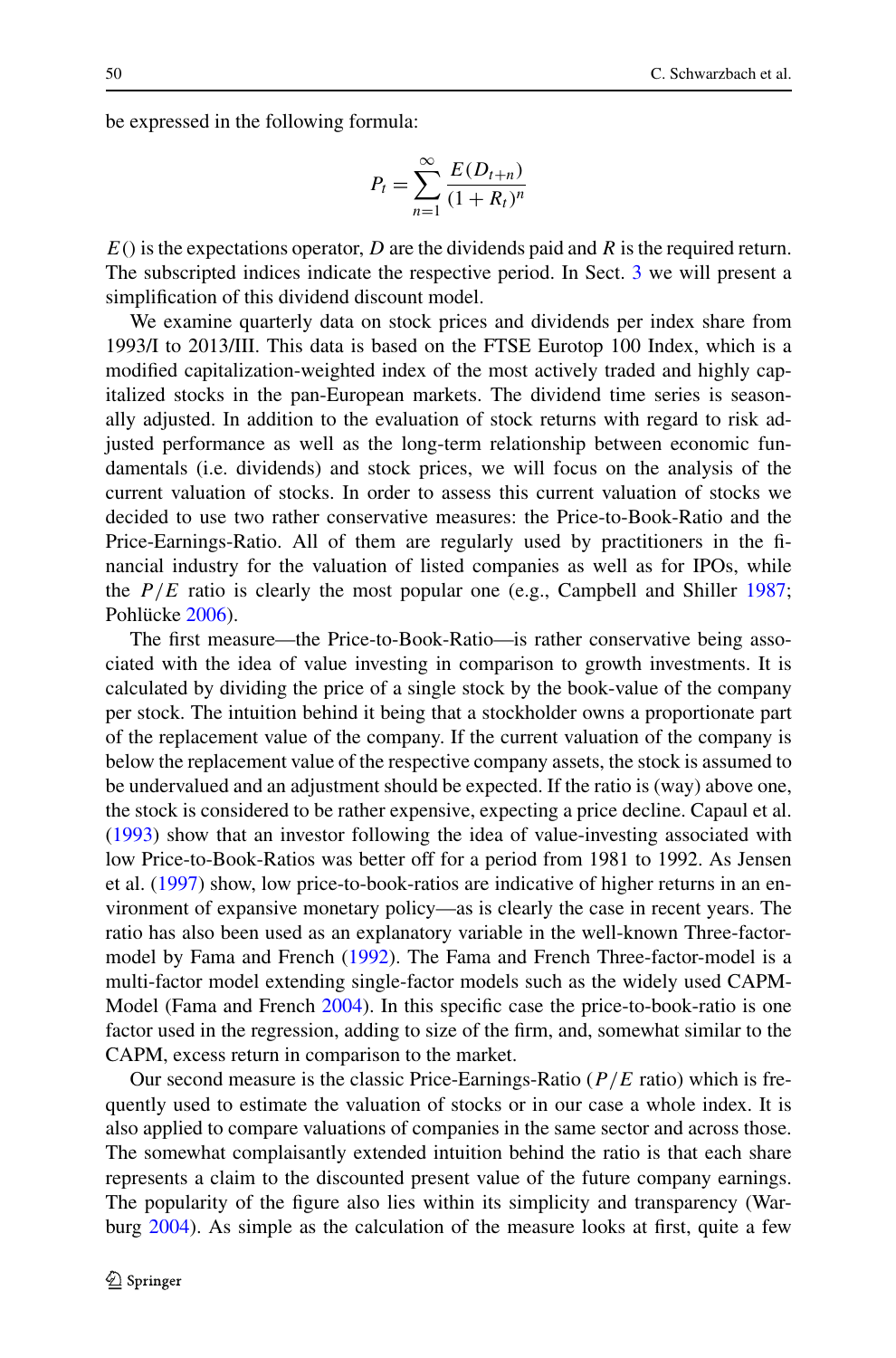adjustments to both enumerator and denominator are proposed (see e.g. Laffer and Miles [2003](#page-18-15) and Pohlücke [2006\)](#page-18-9). The basic and most often used ratio joins current prices with last year's earnings, wherefore it is called trailing. Since current stock prices are supposed to reflect future earnings, a way to possibly improve the ratio is the use of consensus estimates for the earnings. This will usually be estimates of operating earnings which exclude accounting effects like one-time write-offs. Still the conflict between exact realized earnings on the one hand and uncertain extrapolated/estimated but forward-looking earnings on the other comprises the possibility of bad timing of the indicated investments. Quite a few other adjustments are proposed and can be made. Logically, but still it has to be mentioned, the ratio is limited to companies actually having earnings and also the descriptive ability of the *P/E* ratio is assumed to decrease for values above 30 (Pohlücke [2006\)](#page-18-9). Here we will focus on the two straight-forward versions, putting a little more emphasis on the forwardlooking measure. As already Basu ([1975,](#page-18-16) [1977](#page-18-17), [1983\)](#page-18-18) shows, portfolios chosen for their low *P/E* ratio exhibit absolute and risk-adjusted higher returns than high *P/E* ratio portfolios therefore offering the chance of "abnormal" returns. Independently of this result it is believed that the  $P/E$  ratio simply substitutes for other relevant valuation information (Ball [1978](#page-17-1)). We conclude the empirical section of this paper with the widely known Fed model to examine the current pricing of stocks respectively bonds.

Our measure of stock market activity regarding the mean return, standard deviation, Sharpe Ratio, Calmar Ratio, *P/B* ratio as well the *P/E* ratio is also the EuroStoxx 50 index which is Europe's leading blue-chip index for the euro zone. It provides a representation of super-sector leaders in the euro zone. The index covers 50 stocks from 12 countries and is licensed to financial institutions to serve as underlying for a wide range of investment products such as Exchange Traded Funds (ETF), futures, options, and other structured products.

<span id="page-7-0"></span>The risk related performance indicators as well as the first two mentioned measures (i.e. the  $P/B$  ratio and the  $P/E$  ratio) will be analyzed descriptively while for the dividends more sophisticated techniques of time series analysis are applied using the same framework as Rudschuck et al. [\(2010\)](#page-19-3).

#### **3 Results**

For the mean returns and the standard deviation of the Euro Stoxx 50 total return index as well as the two bond indices (REXP and REXP 10 years) our results are quite similar to the previous work of Rudschuck et al. ([2010\)](#page-19-3): As can be seen in Fig. [2](#page-8-0) for our data sample—whose time horizon includes 45 additional observations—the mean return of the Euro Stoxx 50 total return index is still smaller than the returns of the REXP as well as the REXP 10 years. In addition to that the risk of stock investments measured by the standard deviation still seems to be rather high compared to the bond investments. From this first result one might draw the conclusion that stock investments are less attractive than bond investments.

Focusing on the more sophisticated performance measures delivers a slightly different conclusion. To begin with the Sharpe Ratio, Table [1](#page-8-1) shows the results of this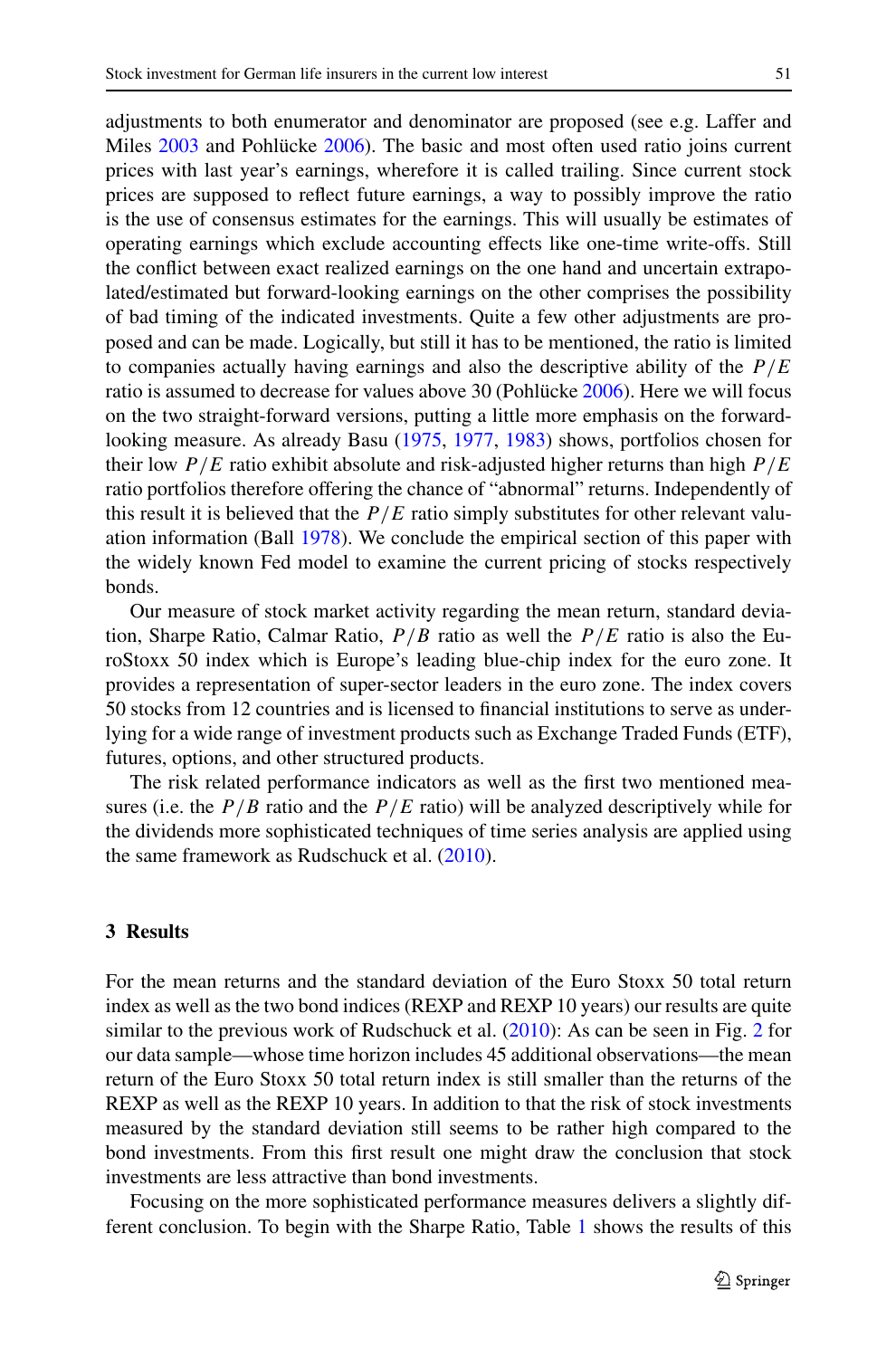<span id="page-8-1"></span><span id="page-8-0"></span>

| Table 1 | <b>Sharpe Ratios</b> |  |
|---------|----------------------|--|
|---------|----------------------|--|

|                      | September 2010-<br>September 2013 |                 | January 1999-<br>September 2013 |                 | <b>March 2003–</b><br>March 2006 |                 |
|----------------------|-----------------------------------|-----------------|---------------------------------|-----------------|----------------------------------|-----------------|
|                      | Euro<br>Stoux 50                  | <b>REXP 10Y</b> | Euro<br>Stoxx 50                | <b>REXP 10Y</b> | Euro<br>Stoxx 50                 | <b>REXP 10Y</b> |
| <b>Excess Return</b> | 0.0061                            | 0.0030          | 0.0017                          | 0.0028          | 0.0168                           | 0.0023          |
| SD of Excess Return  | 0.0514                            | 0.0165          | 0.0570                          | 0.0144          | 0.0385                           | 0.0122          |
| Sharpe Ratio         | 0.1185                            | 0.1833          | 0.0299                          | 0.1979          | 0.4375                           | 0.1892          |

performance measure for the Euro Stoxx 50 total return index as well as the REXP 10 year performance index for different time periods.

For the shorter time horizon (first column) with respect to the excess return it can be said that the stock investment would have led to a higher excess return than the REXP 10 years. But after consideration of the risk component (i.e. the standard deviation of the excess return) it has to be noted that the REXP 10 year Sharpe Ratio indicates a better risk adjusted performance of the examined three year period. From a long term perspective the results are even more obvious. The excess return over the risk free asset would have been negative. These results might also lead to the conclusion that stock investments are less attractive than bond investments. Following the Sharpe Ratio, this can be said to be true with respect to the periods considered. When selecting a different three year time horizon (March 2003 to March 2006 in the last column) markedly different results are observed. In that period stock investments would have been superior to bond investments according to the Sharpe performance measure.

Due to the volatility of stock markets the results so far are not surprising at all. As e.g. Rudschuck et al. ([2010\)](#page-19-3) point out, past equity returns are not always a good indication for future movements of stock prices and hence for the attractiveness of stock investments. Looking back to the boom and bust history of the past 15 years it is obvious that for stock investments timing plays a major role. Due to that we examined an additional performance measure (the Calmar Ratio) over a longer period of time. As proposed by Young ([1991\)](#page-19-5) we utilize the Calmar Ratio as an early warning indicator. From our point of view not only a worsening of that ratio should be con-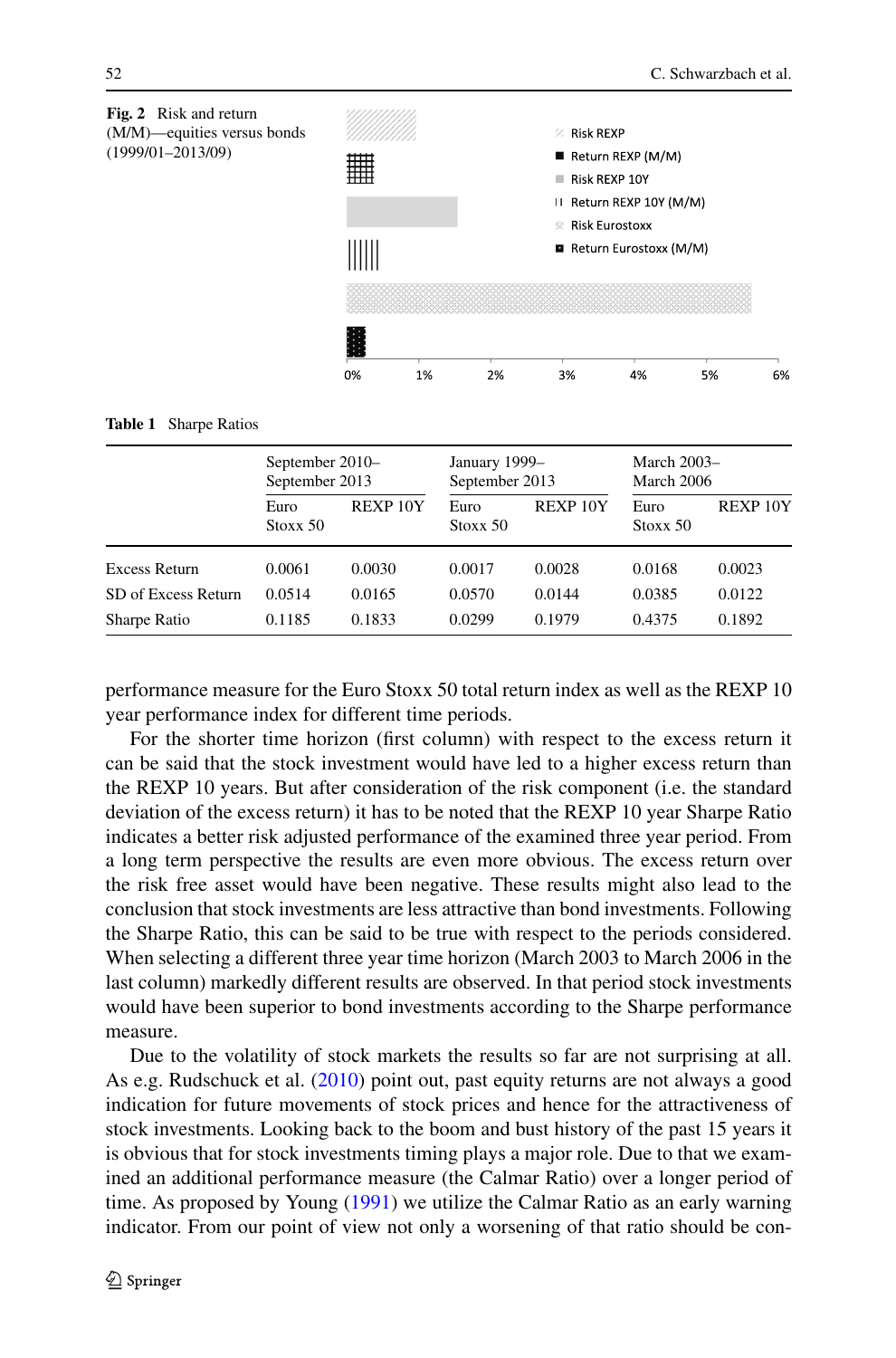<span id="page-9-0"></span>

sidered as a signaling measure for investments. A rising Calmar Ratio should also be interpreted as an indicator for an investment decision. Figure [3](#page-9-0) shows the three year rolling Calmar Ratio calculated on a monthly basis.

The interpretation of the Calmar Ratio in the context of this paper is straightforward: A rising ratio indicates an improvement and hence might be interpreted as an investment opportunity. For the Euro Stoxx 50 index from Fig. [3](#page-9-0) one might draw the conclusion that as the Calmar Ratio is on a rising trend so currently asset managers should at least consider buying equities. Putting it the other way around: especially during the stock market crashes in the aftermath of the bursting of the Internet bubble as well as the Lehman default stock investments have been rather unattractive. This result is not surprising at all—appropriate timing is of high relevance.

Before looking at the current dividend yields we will analyze the joint characteristics of a stock's price and the dividends paid out to the investors. According to ADF-tests (not reported in order to conserve space) the two variables seem to be nonstationary time series. Given this result, we test for cointegration among dividends and stock prices. As a matter of fact, the existence of a cointegration relationship between two time series indicates that the variables share a common stochastic trend. Therefore, there is a close equilibrium relationship between these variables. Cointegration of dividends and stock prices would imply that stock prices in the long run are closely related to the economic fundamentals. Johansen [\(1991](#page-18-19)) has suggested a cointegration test which is very popular now. This test procedure is based on the technique of vector autoregressions (VAR). In ([1\)](#page-9-1) *z* is a vector of *m* variables, which might be integrated of order one:

<span id="page-9-1"></span>
$$
z_t = A_1 z_{t-1} + A_2 z_{t-2} + \dots + A_n z_{t-n} + c_0 + c_1 t + e_t.
$$
 (1)

*A<sub>i</sub>* is a  $m \times m$  matrix (with  $i = 1, \ldots, n$ ).  $c_0$  is a vector of constant coefficients and *c*<sup>1</sup> is a vector of the trend coefficients. Finally, *et* represents an error term. Simple rearrangement of ([1\)](#page-9-1) produces:

$$
\Delta z_t = (A_1 - I)z_{t-1} + A_2 z_{t-2} + \dots + A_n z_{t-n} + c_0 + c_1 t + e_t, \tag{2}
$$

$$
\Delta z_t = (A_1 - I)\Delta z_{t-1} + (A_1 + A_2 - I)z_{t-2} + \dots + A_n z_{t-n} + c_0 + c_1 t + e_t, (3)
$$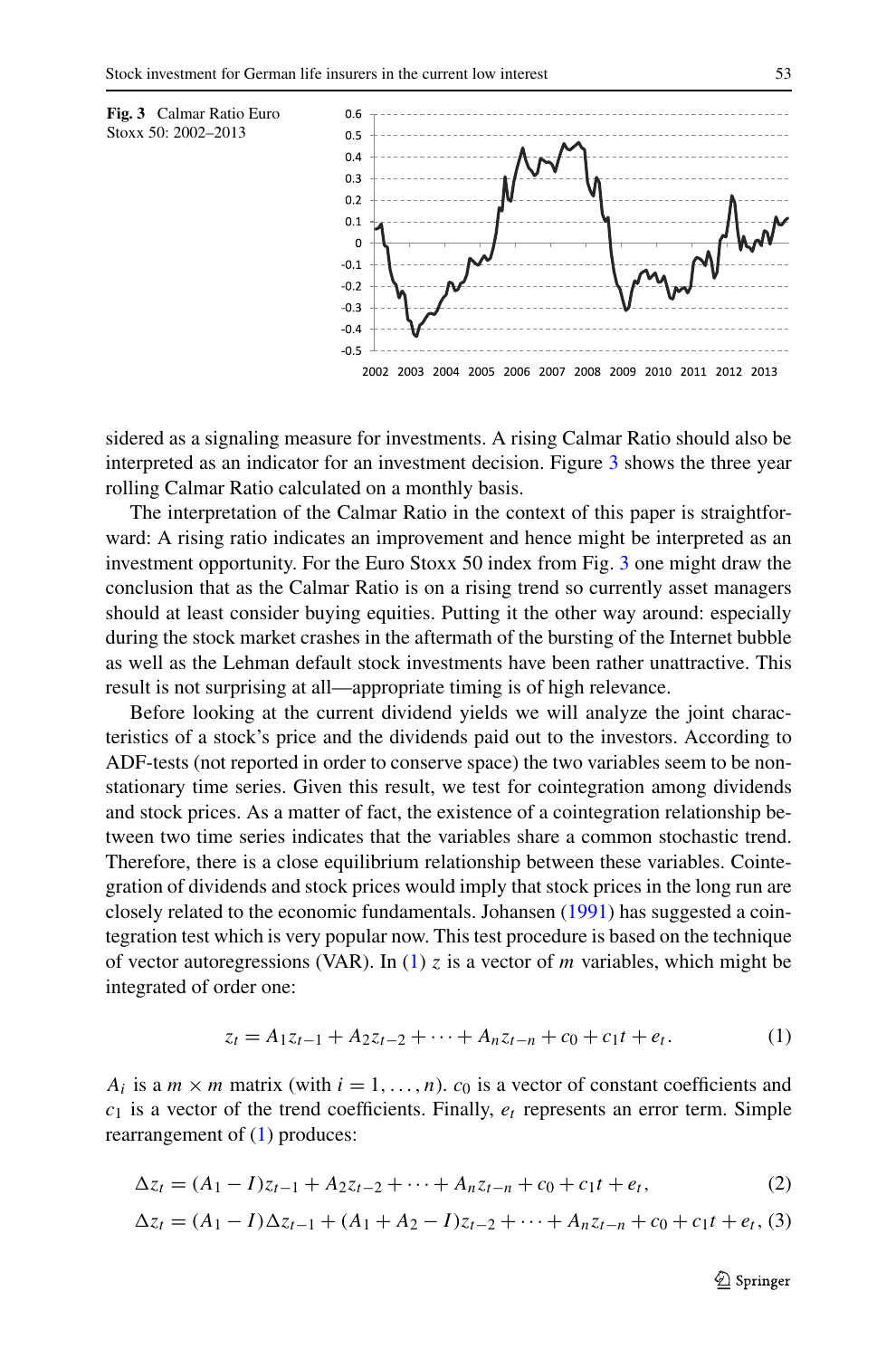$$
\Delta z_t = \Pi_1 \Delta z_{t-1} + \Pi_2 \Delta z_{t-2} + \dots + \Pi z_{t-n} + c_0 + c_1 t + e_t
$$
  
= 
$$
\sum_{i=1}^{n-1} \Pi_i \Delta z_{t-i} + \Pi z_{t-n} + c_0 + c_1 t + e_t,
$$
 (4)

where:

<span id="page-10-0"></span>
$$
\Pi_i = -\left(I - \sum_{h=1}^i A_h\right),
$$

$$
\Pi = -\left(I - \sum_{i=1}^n A_i\right).
$$

The rank of the matrix  $(\Pi)$  is critical for our analysis. The test statistic applied within this study will be the trace test whose statistic is shown in ([5\)](#page-10-0), where *T* represents the sample size and the *m*–*k* ordered eigenvalues from the reduced rank regression are represented by  $\lambda_i$ . The Null hypothesis of this likelihood ratio test for the reduced rank of the matrix  $\Pi$  is that the number of cointegration relationships is not higher than *k*. This is the case as long as the rank of the matrix *Π* is *k<m*.

$$
Trace\,\text{Stat} = -T\sum_{i=k+1}^{m} \ln(1 - \lambda_i). \tag{5}
$$

The results reported in Table [2](#page-11-0) signal that dividends and stock prices seem to be cointegrated. We use the critical values tabulated by MacKinnon et al. ([1999\)](#page-18-20). This empirical finding does depend on deterministic trend assumptions. This common trend of the two variables leads us to looking at the dividend yield at the current valuation, thereby leaving out any (additional or not) return created by changes in price. This can be interpreted as a long-term buy-and-hold strategy. Besides a small peak in 2008, where dividends were (still) relatively high in comparison to the steep declines in prices, the dividend yield as recently surpassed government and corporate bond yields (see Fig. [4](#page-11-1)).

Finally we assess the current valuation of stocks with the *P/B* and *P/E* ratio. Figure [5](#page-12-0) shows the price-to-book ratio and the long-term average as well as the average for the current crisis. While the current valuation has already passed the short-term average (1.23), indicating a rise above recent lows, the valuation in comparison to the long-run average (1.71) shows still a decent gap. This is generally interpreted as stocks being priced rather attractively. Keep in mind that a ratio of 1.0 would indicate that the companies are traded at their replacement value. Interestingly the time between the burst of the dotcom-bubble and the highs before the current crises are not as marked as expected.

The Price-Earnings-ratios are shown in Fig. [6.](#page-12-1) Interestingly the forward-looking estimated *P/E* ratio always lies below the trailing ratio, indicating higher estimated than realized earnings. Here the two stock market crashes of this century can be seen clearly, indicated by a faster decline in prices than in the respective earnings.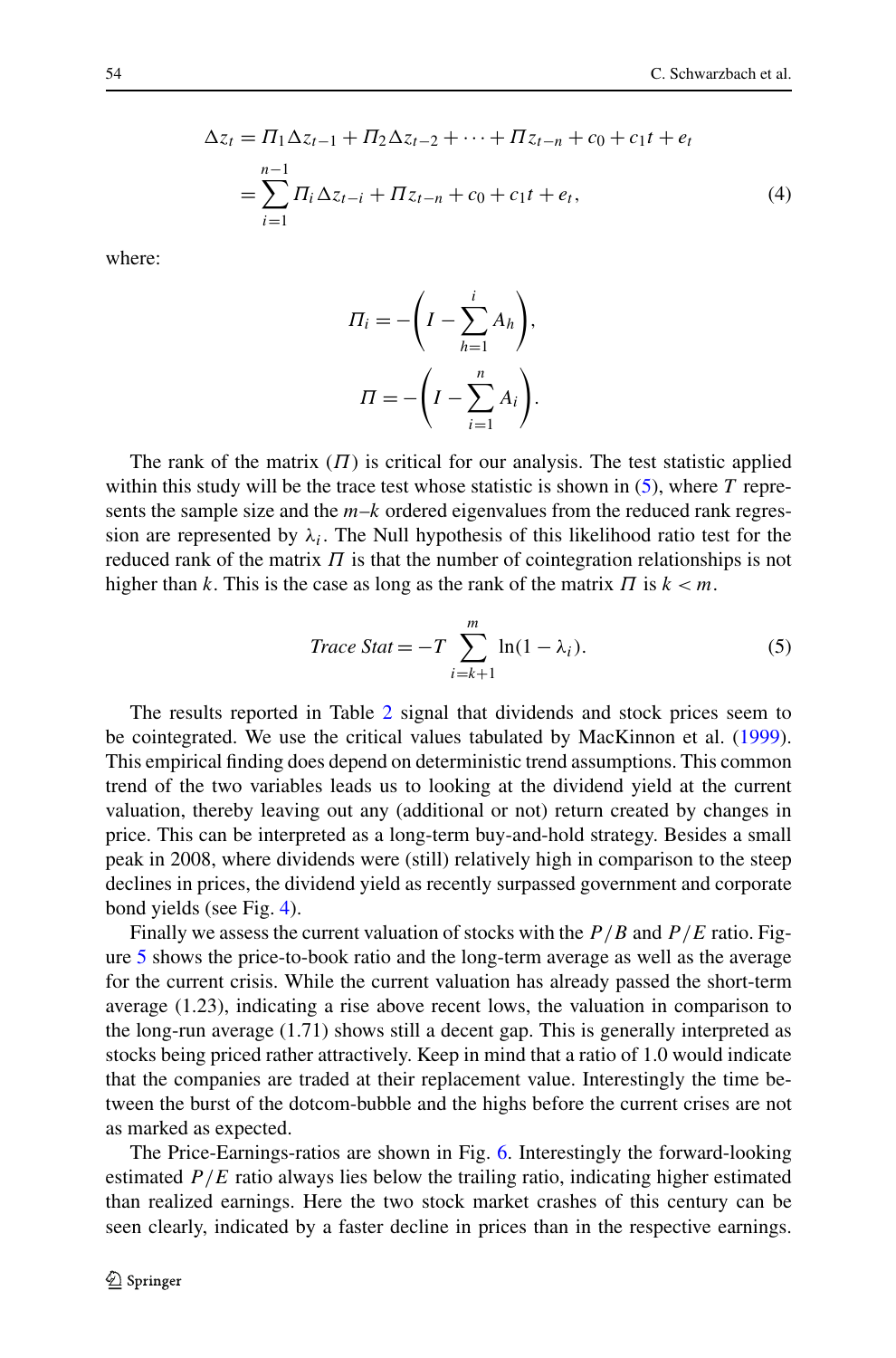#### <span id="page-11-0"></span>**Table 2** Cointegration results

Sample (adjusted): 1993Q4 2012Q4; Included observations: 77 after adjustments Trend assumption: Linear deterministic trend (restricted) Series: E100\_INDEX LAST\_DPS\_GROSS Lags interval (in first differences): 1 to 2

Unrestricted cointegration rank test (trace)

| Hypothesized No. of $CE(s)$                               | Eigenvalue | Trace statistic     | 0.05           |                   |  |
|-----------------------------------------------------------|------------|---------------------|----------------|-------------------|--|
|                                                           |            |                     | Critical value | Prob <sub>b</sub> |  |
| None <sup>a</sup>                                         | 0.718622   | 102.4589            | 25.87211       | 0.0000            |  |
| At most 1                                                 | 0.060660   | 4.818486            | 12.51798       | 0.6226            |  |
| Unrestricted cointegration rank test (maximum eigenvalue) |            |                     |                |                   |  |
| Hypothesized No. of $CE(s)$                               | Eigenvalue | Max-eigen statistic | 0.05           |                   |  |
|                                                           |            |                     | Critical value | Prob <sub>b</sub> |  |
| None <sup>a</sup>                                         | 0.718622   | 97.64044            | 19.38704       | 0.0000            |  |
| At most 1                                                 | 0.060660   | 4.818486            | 12.51798       | 0.6226            |  |

<span id="page-11-3"></span><span id="page-11-2"></span><span id="page-11-1"></span>Trace test indicates 1 cointegrating eqn(s) at the 0.05 level. Max-eigenvalue test indicates 1 cointegrating eqn(s) at the 0.05 level

aDenotes rejection of the hypothesis at the 0.05 level

bMacKinnon et al. ([1999\)](#page-18-20) *p*-values





Nevertheless the current prices with respect to earnings are already past the post-Lehman average as well as the long-run average.

Further assessing the relative attractiveness of stock respectively bond investments we use a simplification of the above shown dividend-discount-model: the so called Fed-model. This model stresses an equality relationship between the *P/E* ratios of the bond and the stock market, where the so called bond- $P/E$  ratio is simply the inverse of the current return on 10 year government bonds. The intuition behind the model therefore is based on a comparison of the two investment alternatives bonds and stocks. In the long run both ratios are supposed to be equal, signaling valuation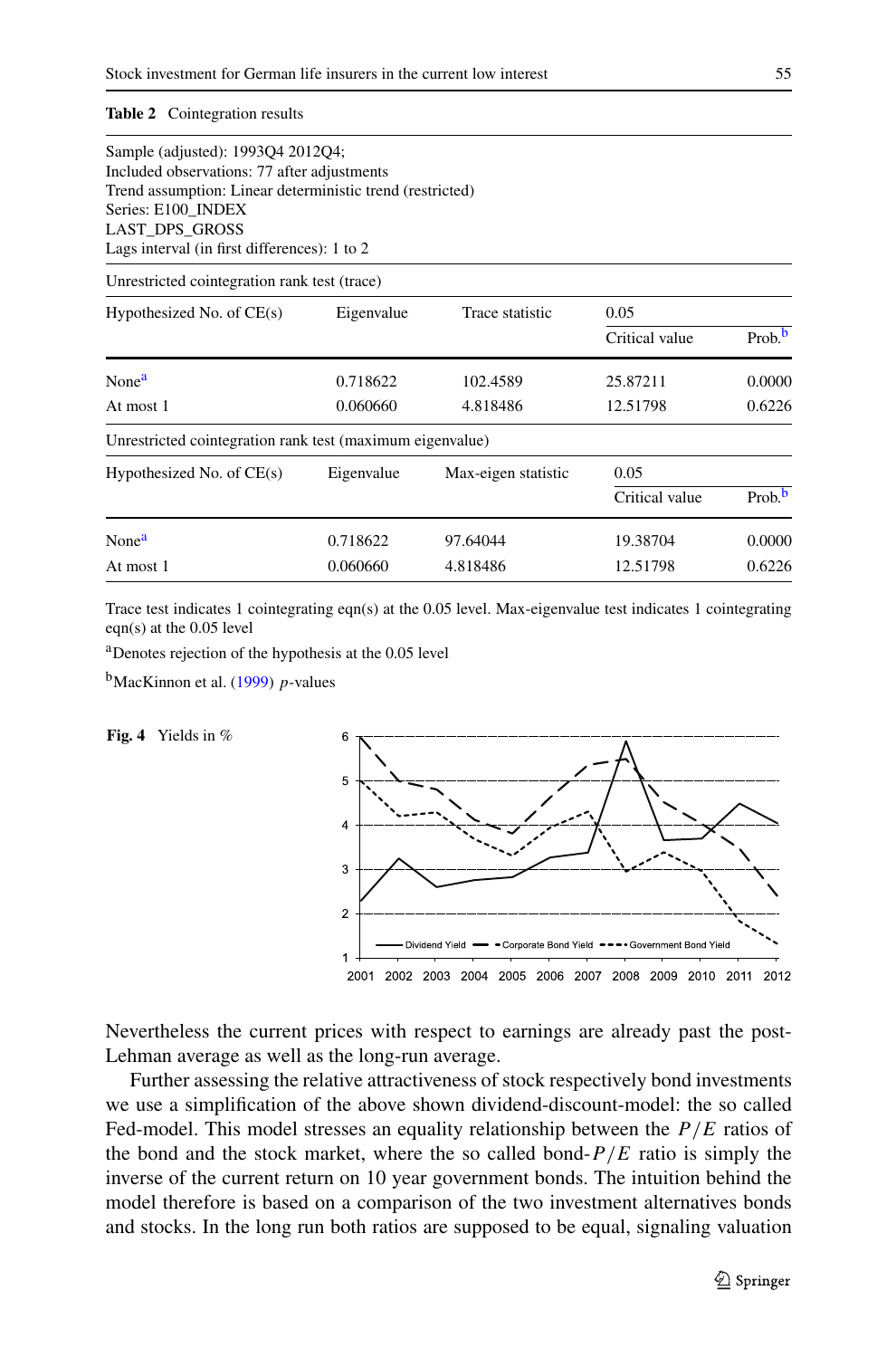<span id="page-12-1"></span><span id="page-12-0"></span>

differences and therefore supposedly lucrative investments if the numbers differ. The "Fed-model" can be derived from the dividend-discount-model already presented in Sect. [3:](#page-7-0)

$$
P_t = \sum_{n=1}^{\infty} \frac{E(D_{t+n})}{(1 + R_t)^n}
$$

The resulting stock price  $(P)$  is largely depended on the assumptions about future dividend payouts and the discount rate. Gordon [\(1959\)](#page-18-21) suggested the usage of a constant dividend growth rate *g* (for a more recent application see also Basse and Reddemann [2010\)](#page-17-2). Additionally including a constant rate of return (*R*) and in a next step dividing it into the risk-free rate  $(R_f)$  and the risk premium  $(RP)$  brings us to another simplification of the dividend discount model:

$$
P_t = \frac{D_t(1+g)}{R-g} = \frac{D_t(1+g)}{R_f + RP - g}.
$$

Dividing both sides by earnings (*E*) and assuming that the company's earnings equal the dividends  $(E = D)$ , a zero growth rate  $g = 0$  as well as risk free returns (i.e. a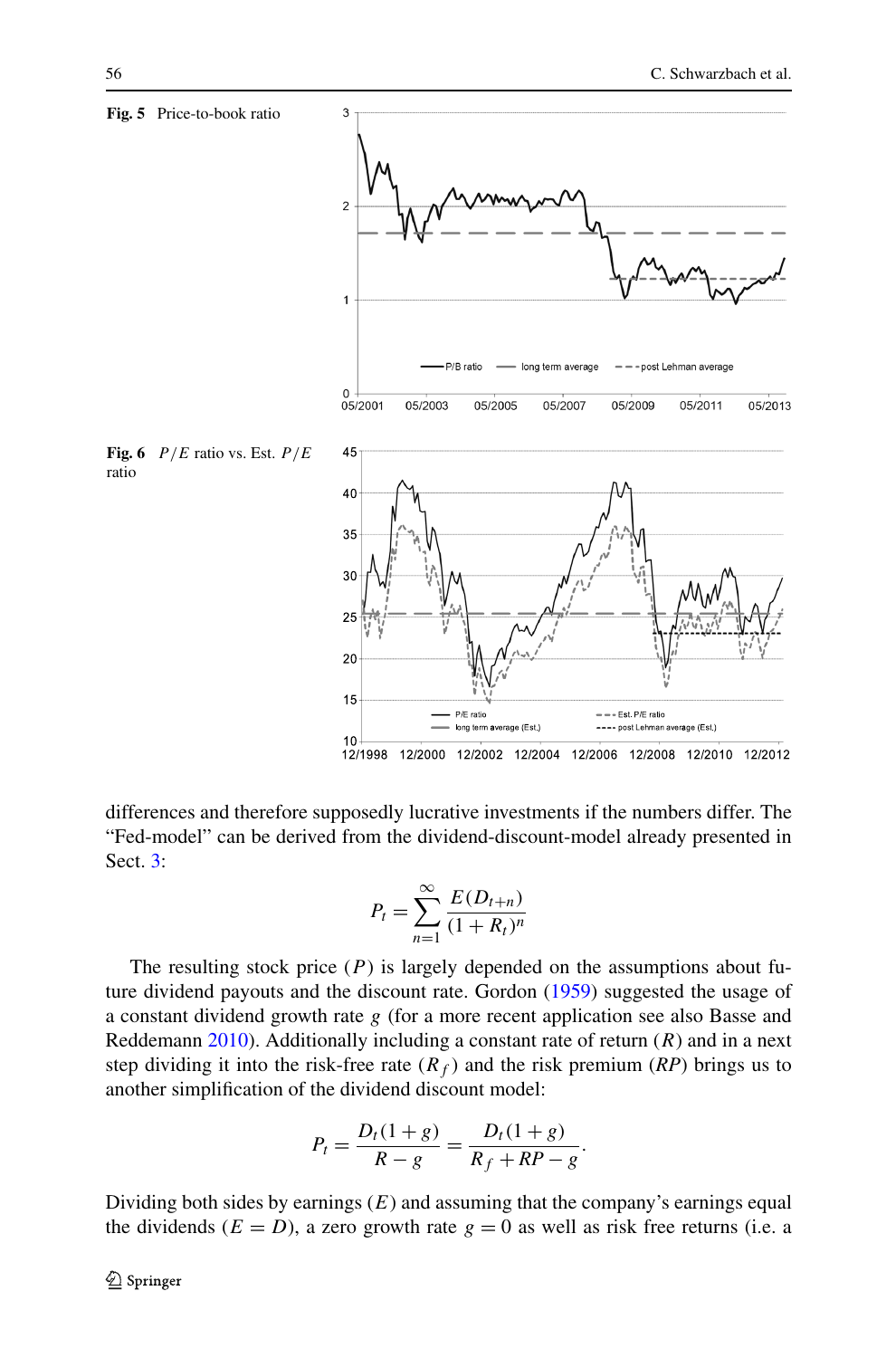<span id="page-13-1"></span>

zero risk premium,  $RP = 0$ ) the Fed-model's equation finally results:

$$
\frac{P}{E} = \frac{1}{R_f}
$$

With the help of the above stated formula we can compare the  $P/E$  ratios of stocks (Euro Stoxx 50) and bonds (10Y Bunds respectively BBB corporates (EUR)). Based on the data set used, the Fed-model indicates an obvious difference between the two ratios (as can be seen in Fig. [7\)](#page-13-1), suggesting a convergence in the long run.

The big difference can be attributed either to a rather attractive pricing of stocks or a strong overpricing of bonds. In our earlier analysis above especially the *P/E* ratios were the ones showing already comparatively high ratios, which leads to the conclusion—following the "Fed-model"—that 10-year government bonds are momentarily quite expensive. This has important implications for insurance companies which are heavily invested in interest-based assets (see e.g. Basse et al. [2007](#page-17-3)). Before any fast conclusion is drawn, caution is necessary. In part owing to its simplicity the so-called Fed-model has found some support on the one hand and has been heavily criticized as being too simplistic and lacking theoretical as well as empirical evidence on the other (e.g. Koivu et al. [2005](#page-18-22) as well as Estrada [2006](#page-18-23) and [2009](#page-18-24) and especially Asness [2003](#page-17-4)). Theoretical critisism is linked among other things to the above mentioned simplifying assumptions (i.e.  $g = 0$  and  $RP = 0$  as well as  $E = D$ ) and to the fact that real values (*P* and *E*) are compared to a nominal value  $(R_f)$ . Nevertheless it has some popularity among practitioners, see e.g. Gatzen et al. [\(2004](#page-18-25)).

#### <span id="page-13-0"></span>**4 Discussion**

Taken together, the empirical and descriptive results presented here, indicate that stock prices, at least in the long run, are closely linked to the economic fundamentals and that they currently are far from their highest levels. Additionally although the backward looking measures of risk adjusted returns are not favorable for stock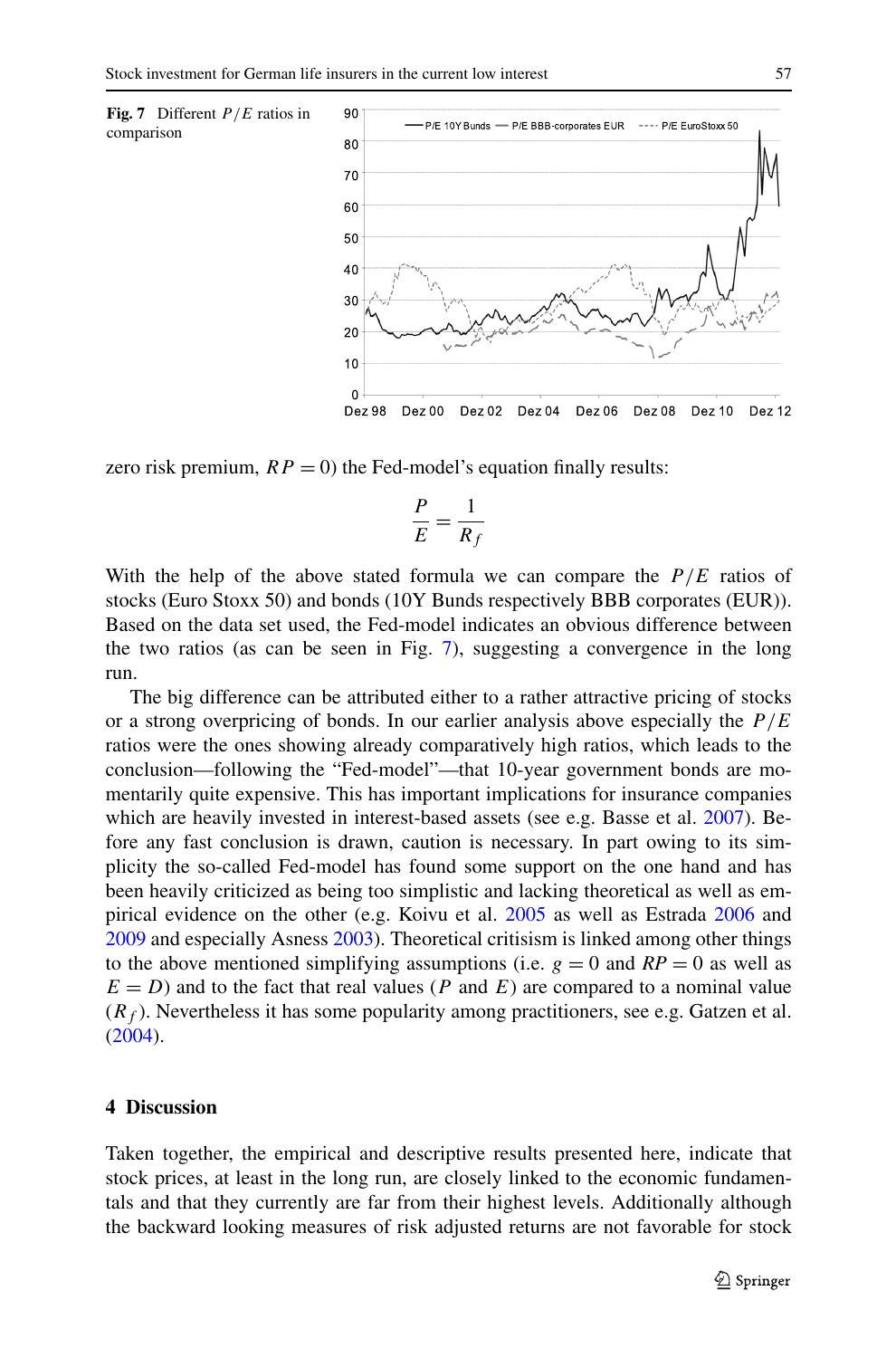investments this does not necessarily have to rule them out completely. It much more shows that timing plays a vital role. Furthermore our empirical results show that speculative bubbles and their burst are rather an exception to the rule. Further summing up and focusing on the rather conservative measures, the dividend yield and the price-to-book ratio imply that at current levels stocks are not to be considered unduly expensive—especially in comparison to government and even corporate bonds.

The result, that prices and dividends share a common trend leads to the conclusion that equity returns of this century—having experienced two stock market crashes are not to be considered the best predicator for future returns. This leaves the prospect of positive future equity premiums and highlights the relevance of accurate stock price or dividend payment forecasts for asset managers in the life insurance industry.

Summing up all indicators used above seem to imply that stocks at their current level have already gone a long way but are not unduly expensive, possibly leaving room for further returns. From the perspective of asset managers at insurance companies these returns must look rather attractive. Nevertheless the measures used here are only part of a multitude of possible methods, therefore requiring a cautious interpretation and leaving room for completion with other methods. Especially in the context of evaluating the attractiveness of stock investments for insurance companies the always inherent uncertainty (no matter what method was used) of future stock prices resulting from different earnings respectively dividends per share plays a vital role.

There exists a broad literature dealing with quality respectively accuracy of stock market forecasts. In this context asset managers in the insurance industry have to be cautious. Although it is not purely unrealistic to assume that professional forecasters try to perform as good as possible there exist strong reasons or even incentives for biased forecasts or predictions subject to herding behavior (see for example Olsen [1996;](#page-18-26) Pons-Novell [2003;](#page-19-6) Beckers et al. [2004](#page-18-27); Guedj and Bouchaud [2005\)](#page-18-28). This may without doubt lead to suboptimal investment decisions. Due to the long-term liabilities of life insurers the underlying investment strategy has to take into account long-term investments as well. As for example Rastogi and Dhar ([2012\)](#page-19-7) have shown the correlation between actual and predicted returns is decaying with increasing forecast horizons. This shows that asset managers have to be cautious when using professional forecasters' predictions for individual stocks as well as stock indices. Focusing on the European stock market and financial crisis events the asset managers' task at German life insurance companies becomes even more complex. For example Bohl et al. [\(2008](#page-18-29)) did examine the reaction of the Euro Stoxx 50 index on unanticipated interest rate moves by the European Central Bank. These results demonstrate the relevance not only of accurate or at least unbiased stock market forecasts but also for the predictions of interest rate moves of the monetary policy makers. Hence, this demonstrates the relevance of interest forecasts for at least two reasons: Firstly the level of current interest rates does influence the excess return of stock investments as for example measured in the Sharpe Ratio. And secondly, the return of the alternative investment in bonds may also change due to interest rate decisions. As the interest decisions by central bankers do not only influence the short term interest rates but the whole maturity spectrum asset managers do also have to rely on interest rate forecasts for different maturities. Schwarzbach et al. [\(2012](#page-19-8)) for example did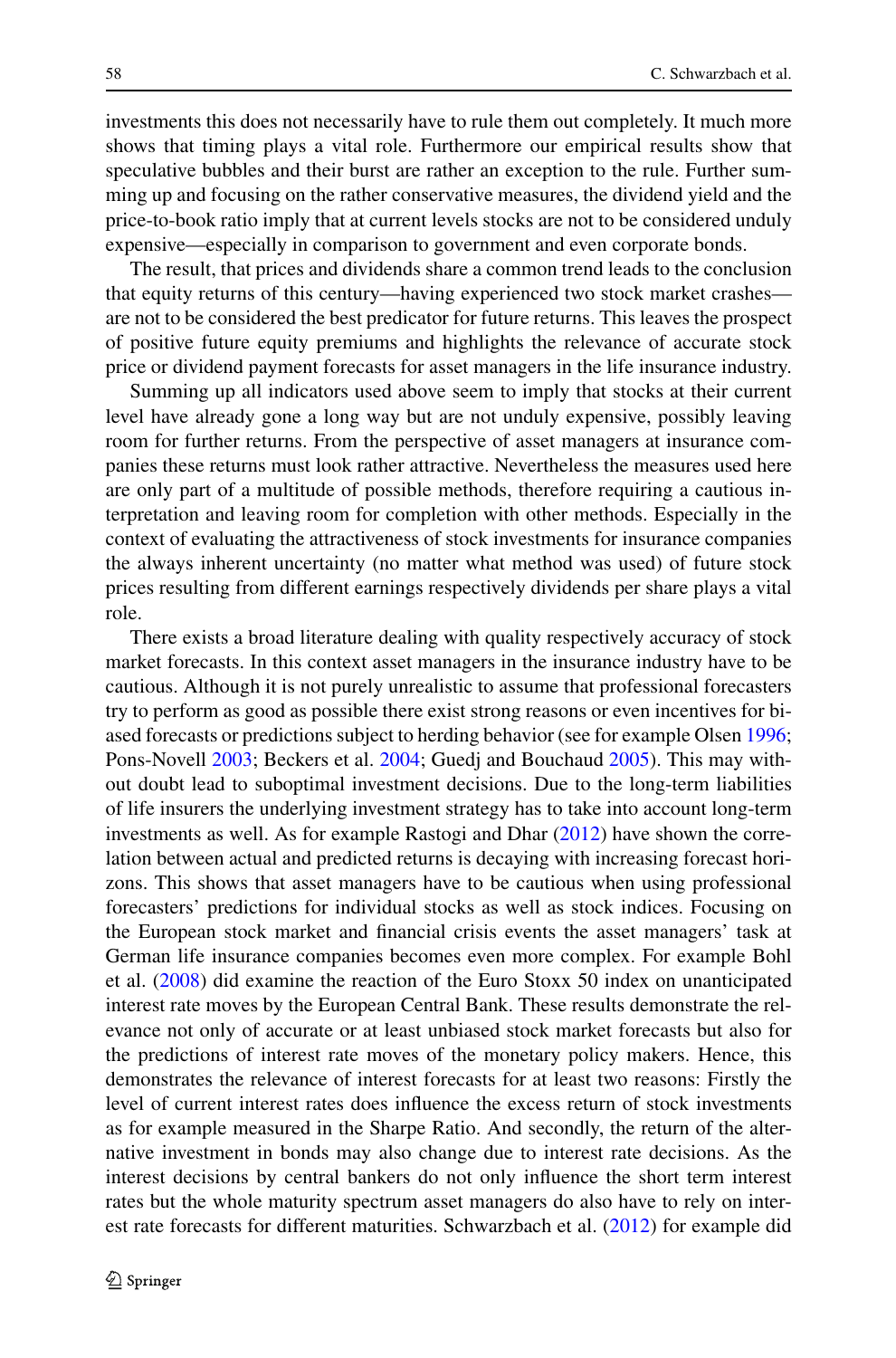evaluate the quality of interest forecasts done by financial market professionals for the 10 year German government bond yield and did find strong evidence that professional forecasters fail to deliver relevant information about the future development of the government bond yield. In addition Kunze et al. [\(2013](#page-18-30)) recently showed, that especially in times of financial crisis forecasters may fail. Taken together the outlined difficulties which have to be taken into account it has to be stated that asset managers in life insurance companies do have to fulfill a complex task. To put it in a nutshell: They have to do a lot of homework. But after considering the relevant aspects it should come as no surprise that stock investments might be more than a useful additional asset. They might add significantly to the portfolios performance and therefore we still think that even after years of discussion, additional quantitative impact studies (QIS) and first implementations Solvency II will change the paradigms of risk and asset management in the European insurance industry. The standard model for Solvency II differentiates so-called type 1 and type 2 stocks. Type 1 stocks are traded on stock markets within the OECD or the European Economic Area. Other stocks, private equity investments and funds, at least the ones that cannot be entangled for the "look-through" approach, are considered to be of type 2. The correlation coefficient between the two types is assumed to be  $\rho = 0.75$ . Based on predefined stress simulations, the required solvency capital for type 1 and type 2 stocks amounts to 39 % or 49 % respectively (QIS5, European Commission [2010\)](#page-18-0). These high capital requirements make up one reason for life insurers' reducing their equity holdings, because when facing Solvency II insurance companies, especially Germans, are lacking solvency capital anyway (see e.g. Die Welt (editor) [2013\)](#page-18-31).

Here government bonds of EU countries look attractive, because they do not have to be backed with additional capital. But in times of crisis or even financial haircuts, the insurers may already do so today. Basse and Friedrich ([2008\)](#page-18-32) have already assessed the impact of Solvency II regarding the Asset-Liability-Management in the context of the European bond market. More recently, Basse et al. ([2012\)](#page-18-2) have briefly discussed the consequences of low interest rates for European insurers and have argued that buying Italian government debt could be helpful due to the attractive yields. However, this investment strategy obviously would increase sovereign credit risk in their portfolios. For the influence of solvency requirements and interest rate guarantees on the strategic asset allocation of life insurers see also Schmeiser and Wagner [\(2012](#page-19-2)). Taking everything together the development will likely turn out to be problematic for asset managers in insurance companies resulting in rather small returns especially in comparison to the performance of fund managers at mutual funds who usually face fewer constraints.

Given today's market environment asset managers in the life insurance most likely will not be able to solve this problem. Recent discussions by CEOs, regulators and umbrella organizations about changes in the guarantees given with endowment policies originate from similar thoughts, but tackling the problem from the liability side. By looking at absolute guarantees the basis of calculating the contracts might (have to) change to limited guarantees or at least money-back guarantees as actually discussed by practitioners. So, taken together, the new regulatory framework requiring a slow approximation and the prevailing financial crisis coincide,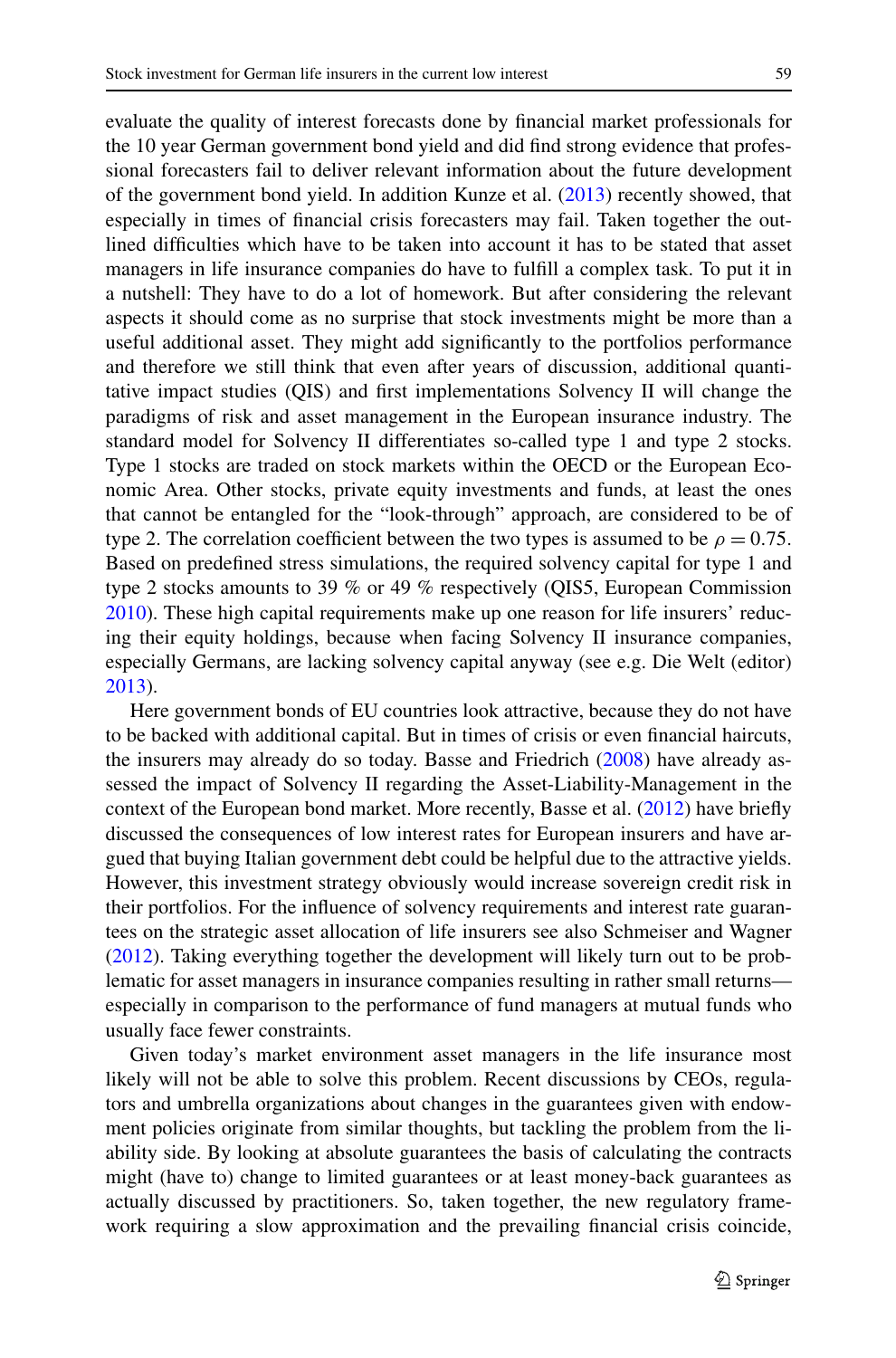<span id="page-16-0"></span>intensifying the already complicated situation for life insurers. The existing contracts and portfolios as well as the established product range having found a market position among possible competitors make any sudden adjustments impossible requiring a lot of effort (e.g. also for the marketing department) for a longer time period.

## **5 Conclusion**

Taking everything together our analysis shows that stocks are a rather volatile and accordingly risky asset, at least when compared to most of the interest bearing assets. Nevertheless attractive and—in case of the German insurance industry—needed returns can be achieved. At the current state, stocks have obviously already gone a long way from their past lows after the Lehman crash. When looking at indicators commonly used by practitioner's they possibly still offer some chances for additional returns. Furthermore our findings indicate that stock prices, at least in the long run, are closely linked to the economic fundamentals. This also implies that although the backward looking measures of risk adjusted returns are not favorable for stock investments the asset class does not necessarily have to be ruled out completely especially in the long run. Still the timing of the investment is likely crucial and stocks certainly require a lot of attention by the manager—there is still homework lying ahead.

Nevertheless the insurance asset managers have actively and passively reduced their stock exposure over the last decade. This could partly be an indication of the expected new regulatory environment—namely Solvency II. In its standard model stocks will require quite a big amount of solvency capital in order to cover the investment risks. This is a further restriction for insurance asset managers. In order for them to be able to achieve competitive returns for their employer and therefore also the clients, especially when compared to mutual funds, these rules might require some adaptation, which would result in homework to be done by the regulative authority.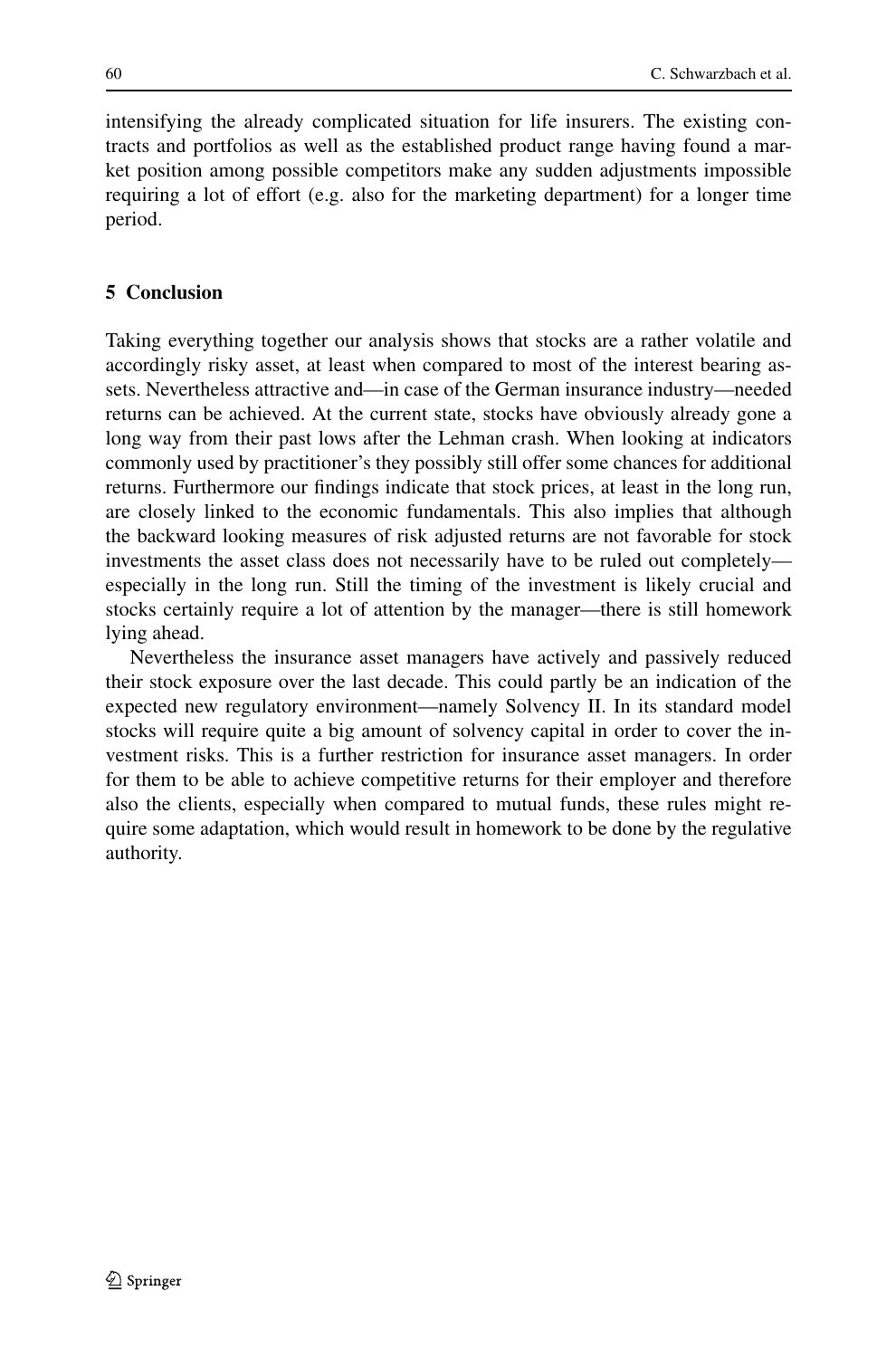#### <span id="page-17-5"></span><span id="page-17-0"></span>**Appendix: Table [3](#page-17-5)**

| Type of investment (in percentages <sup>b</sup> )  | 2007 | 2008 | 2009    | 2010 | 2011 |
|----------------------------------------------------|------|------|---------|------|------|
| Bonds and debentures                               | 81.6 | 84.7 | 86.5    | 86.5 | 88.6 |
| Mortgages                                          | 6.2  | 6.0  | 5.6     | 5.3  | 5.1  |
| Loans                                              | 25.6 | 26.0 | 26.7    | 25.6 | 26.2 |
| Loans to credit institutions                       | 16.8 | 17.0 | 16.0    | 14.4 | 15.1 |
| Loans to states                                    | 7.2  | 7.5  | 9.3     | 9.7  | 9.8  |
| Loans to companies                                 | 0.8  | 0.9  | 0.8     | 0.9  | 0.8  |
| Policy loans                                       | 0.5  | 0.6  | 0.5     | 0.5  | 0.4  |
| Other                                              | 0.4  | 0.1  | 0.0     | 0.1  | 0.1  |
| Mortgage bonds                                     | 25.2 | 24.8 | 25.3    | 24.4 | 23.9 |
| Government bonds                                   | 2.7  | 2.3  | 2.8     | 3.4  | 3.6  |
| Corporate bonds                                    | 1.1  | 1.4  | $1.5\,$ | 1.6  | 1.6  |
| Bonds and debentures included in funds             | 14.3 | 17.5 | 18.2    | 19.9 | 20.6 |
| Subordinated loans and profit participation rights | 3.3  | 3.1  | 2.7     | 2.5  | 2.3  |
| Call money, time and fixed deposits                | 1.5  | 1.9  | 1.7     | 1.6  | 2.0  |
| Other bonds and debentures                         | 1.5  | 1.7  | 1.9     | 2.1  | 3.2  |
| <b>Shares</b>                                      | 8.4  | 4.6  | 3.3     | 3.3  | 2.8  |
| Directly held                                      | 1.3  | 0.9  | 0.5     | 0.5  | 0.3  |
| Held in funds                                      | 7.1  | 3.7  | 2.8     | 2.8  | 2.5  |
| Participating interests                            | 3.5  | 3.7  | 3.4     | 3.5  | 3.6  |
| Real estate                                        | 3.3  | 3.3  | 3.3     | 3.3  | 3.5  |
| Directly held                                      | 2.2  | 2.2  | 2.1     | 2.1  | 2.4  |
| Held in funds                                      | 1.1  | 1.1  | 1.2     | 1.2  | 1.1  |
| Other investments                                  | 3.2  | 3.7  | 3.6     | 3.4  | 1.6  |
| Total                                              | 100  | 100  | 100     | 100  | 100  |

Table 3 Investment portfolio of primary insurers<sup>a</sup>

<span id="page-17-7"></span><span id="page-17-6"></span><span id="page-17-4"></span>aWithout Pensionskassen and pension funds; as per end of year

<span id="page-17-2"></span><span id="page-17-1"></span>bWithout deposit receivables from the insurance business assumed as reinsurance cover and investments where the investment risk is carried by the policyholder (in particular from unit-linked life insurance) Source: BaFin; GDV

### <span id="page-17-3"></span>**References**

- Asness, C.: Fight the fed model: the relationship between stock market yields, bond market yields, and future returns, bond market yields, and future returns (December 2002) (2003)
- Ball, R.: Anomalies in relationships between securities' yields and yield-surrogates. J. Financ. Econ. **6**, 103–126 (1978)
- Basse, T., Reddemann, S.: Variable-ordering induced problems of impulse-response analysis and other difficulties: the dividend policy of Austrian firms. Int. J. Comput. Econ. Econom. **1**(3/4), 278–293 (2010)
- Basse, T., Friedrich, M., Krampen, B., Krummaker, S.: Strategisches Asset-Liability Management in der Versicherungswirtschaft – Ein Ansatz zur integrierten Bilanzstruktur-optimierung. ZVersWiss **96**, 617–648 (2007)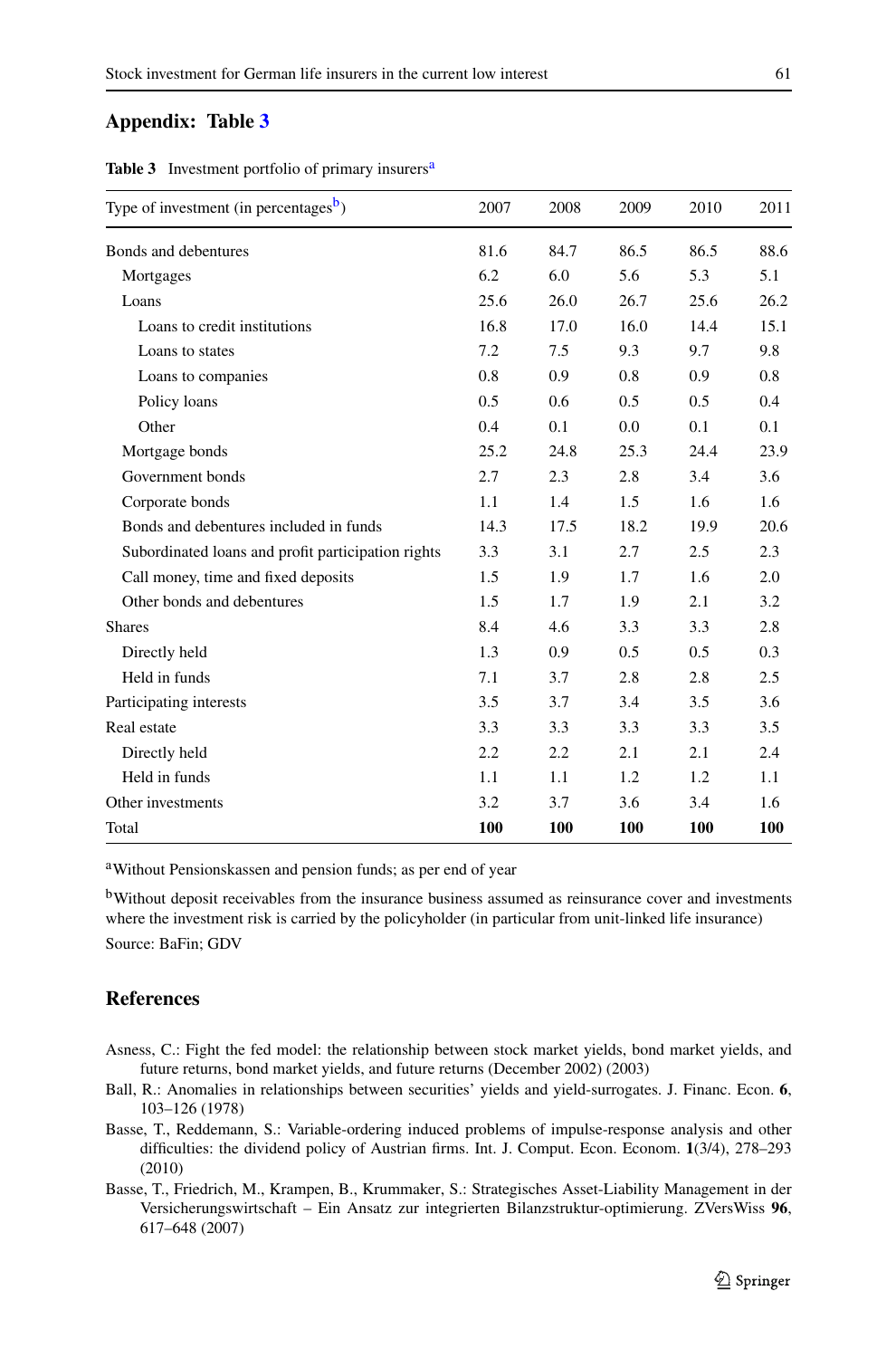- <span id="page-18-32"></span><span id="page-18-27"></span><span id="page-18-18"></span><span id="page-18-17"></span><span id="page-18-16"></span><span id="page-18-2"></span>Basse, T., Friedrich, M.: Solvency II, asset liability management, and the European bond market—theory and empirical evidence. ZVersWiss **97** (2008)
- <span id="page-18-29"></span>Basse, T., Friedrich, M., Kleffner, A.: Italian government debt and sovereign credit risk: an empirical exploration and some thoughts about consequences for European insurers. ZVersWiss **101**(5), 571– 579 (2012)
- <span id="page-18-7"></span>Basu, S.: The information content of price-earnings ratios. Financ. Manag. **4**(2), 53–64 (1975)
- <span id="page-18-8"></span>Basu, S.: Investment performance of common stocks in relation to their price-earnings ratios: a test of the efficient market hypothesis. J. Finance **3**, 663–682 (1977)
- <span id="page-18-10"></span>Basu, S.: The relationship between earnings' yield, market value and return for NYSE common stocks: further evidence. J. Financ. Econ. **12**, 129–156 (1983)
- <span id="page-18-31"></span><span id="page-18-6"></span>Beckers, S., Steliaros, M., Thomson, A.: Bias in European analysts' earnings forecasts. Financ. Anal. J. **60**(2), 74–85 (2004)
- Bohl, M.T., Siklos, P.L., Sondermann, D.: European stock markets and the ECB's monetary policy surprises\*. Int. Financ. **11**(2), 117–130 (2008)
- <span id="page-18-1"></span>Boldrin, M., Peralta-Alva, A.: What happened to the U.S. stock market? Accounting for the past 50 years. Mon. Rev. - Fed. Reserve Bank St. Louis **91**, 627–646 (2009)
- <span id="page-18-3"></span>Campbell, J.Y., Shiller, R.J.: Cointegration and tests of present value models. J. Polit. Econ. **95**(5), 1062– 1088 (1987)
- <span id="page-18-24"></span><span id="page-18-23"></span><span id="page-18-0"></span>Capaul, C., Rowley, I., Sharpe, W.F.: International value and growth stock returns. Financ. Anal. J. **49**(1), 27–36 (1993)
- Diamond, P.A.: What stock market returns to expect for the future? Social Secur. Bull. **63**, 38–51 (2000)
- <span id="page-18-12"></span>Die Welt: Mehreren Lebensversicherungen droht der Kollaps. [http://www.welt.de/wirtschaft/](http://www.welt.de/wirtschaft/article122321269/Mehreren-Lebensversicherungen-droht-der-Kollaps.html) [article122321269/Mehreren-Lebensversicherungen-droht-der-Kollaps.html](http://www.welt.de/wirtschaft/article122321269/Mehreren-Lebensversicherungen-droht-der-Kollaps.html) (2013)
- <span id="page-18-13"></span>Eling, M., Pankoke, D.: : Basis risk, procyclicality, and system risk in the Solvency II equity risk model. University of St. Gallen, working papers on risk management and insurance No. 128, April (2013)
- <span id="page-18-25"></span>Eling, M., Schuhmacher, F.: Does the choice of performance measure influence the evaluation of hedge funds? J. Bank. Finance **31**, 2632–2647 (2007)
- <span id="page-18-28"></span><span id="page-18-21"></span>Estrada, J.: The Fed model: a note. Finance Res. Lett. **3**, 14–22 (2006)
- Estrada, J.: The Fed model: the bad, the worse, and the ugly. Q. Rev. Econ. Finance **49**, 214–238 (2009)
- <span id="page-18-11"></span>European Commission: QIS5 technical specifications. [https://eiopa.europa.eu/consultations/qis/](https://eiopa.europa.eu/consultations/qis/insurance/quantitative-impact-study-5/index.html) [insurance/quantitative-impact-study-5/index.html](https://eiopa.europa.eu/consultations/qis/insurance/quantitative-impact-study-5/index.html) (2010)
- <span id="page-18-19"></span>Fama, E.F., French, K.R.: The cross-section of expected stock returns. J. Finance **47**(2), 427–465 (1992)
- Fama, E.F., French, K.R.: The capital asset pricing model: theory and evidence. J. Econ. Perspect. **18**(3), 25–46 (2004)
- <span id="page-18-22"></span>Gatzen, A., Möller, A., Schnarr, B.: Ist das Fed-Modell überholt? In: WGZ-Bank (ed.) Research/Strategie, Sonderthema (2004)
- <span id="page-18-30"></span>Gordon, M.J.: Dividends, earnings and stock prices. Rev. Econ. Stat. **41**, 99–105 (1959)
- <span id="page-18-15"></span>Guedj, O., Bouchaud, J.P.: Experts' earning forecasts: bias, herding and Gossamber information. Int. J. Theor. Appl. Finance **8**(07), 933–946 (2005)
- <span id="page-18-20"></span><span id="page-18-4"></span>Jensen, G.R., Johnson, R.R., Mercer, J.M.: New evidence on size and price-to-book effects in stock returns. Financ. Anal. J. **53**(6), 34–42 (1997)
- Johansen, S.: Estimation and hypothesis testing of cointegration vectors in Gaussian vector autoregressive models. Econometrica **59**(6), 1551–1580 (1991)
- <span id="page-18-14"></span><span id="page-18-5"></span>Koivu, M., Pennanen, T., Ziemba, W.T.: Cointegration analysis of the Fed model. Finance Res. Lett. **2**, 248–259 (2005)
- <span id="page-18-26"></span>Kunze, F., Kramer, J., Rudschuck, N.: Interest rate forecasts in times of financial crisis: what might be interesting to know? Eur. J. Polit. Econ. (2013)
- <span id="page-18-9"></span>Laffer, A.B., Miles, M.A. : Five factors distorting P/E comparisons over time. Laffer Associates, 19 March (2003)
- Lo, A.W.: The statistics of Sharpe ratios. Financ. Anal. J. **58**, 36–52 (2002)
- MacKinnon, J.G., Haug, A., Michelis, L.: Numerical distribution functions of likelihood ratio tests for cointegration. J. Appl. Econom. **14**(5), 563–577 (1999)
- Warburg, M.M. (ed.): Flash report Konjunktur und Strategie (2004)
- Miller, M.H., Modigliani, F.: Dividend policy, growth, and the valuation of shares. J. Bus. **34**(4), 411–433 (1961)
- Olsen, R.A.: Implications of herding behavior for earnings estimation, risk assessment, and stock returns. Financ. Anal. J. **52**(4), 37–41 (1996)
- Pohlücke, A.: Unternehmensbewertung und Preisfindung. In: Deutsche, Börse, A.G. (ed.) Praxishandbuch Börsengang. Gabler/GWV Fachverlage GmbH, Wiesbaden (2006)